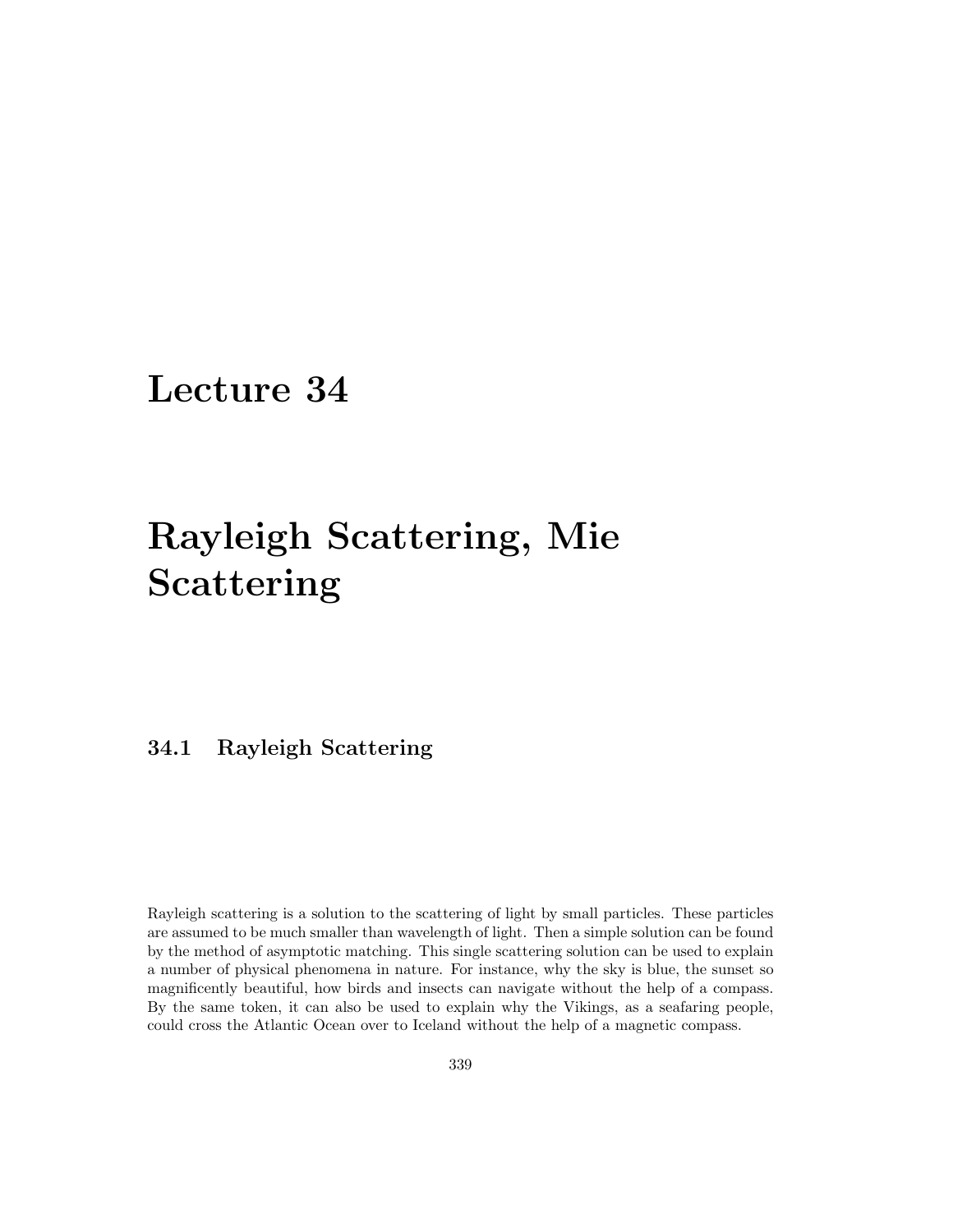

Figure 34.1: The magnificent beauty of nature can be partly explained by Rayleigh scattering [182, 183].

When a ray of light impinges on an object, we model the incident light as a plane electromagnetic wave (see Figure 34.2). Without loss of generality, we can assume that the electromagnetic wave is polarized in the  $z$  direction and propagating in the  $x$  direction. We assume the particle to be a small spherical particle with permittivity  $\varepsilon_s$  and radius a. Essentially, the particle sees a constant field as the plane wave impinges on it. In other words, the particle feels an almost electrostatic field in the incident field.



Figure 34.2: Geometry for studying the Rayleigh scattering problem.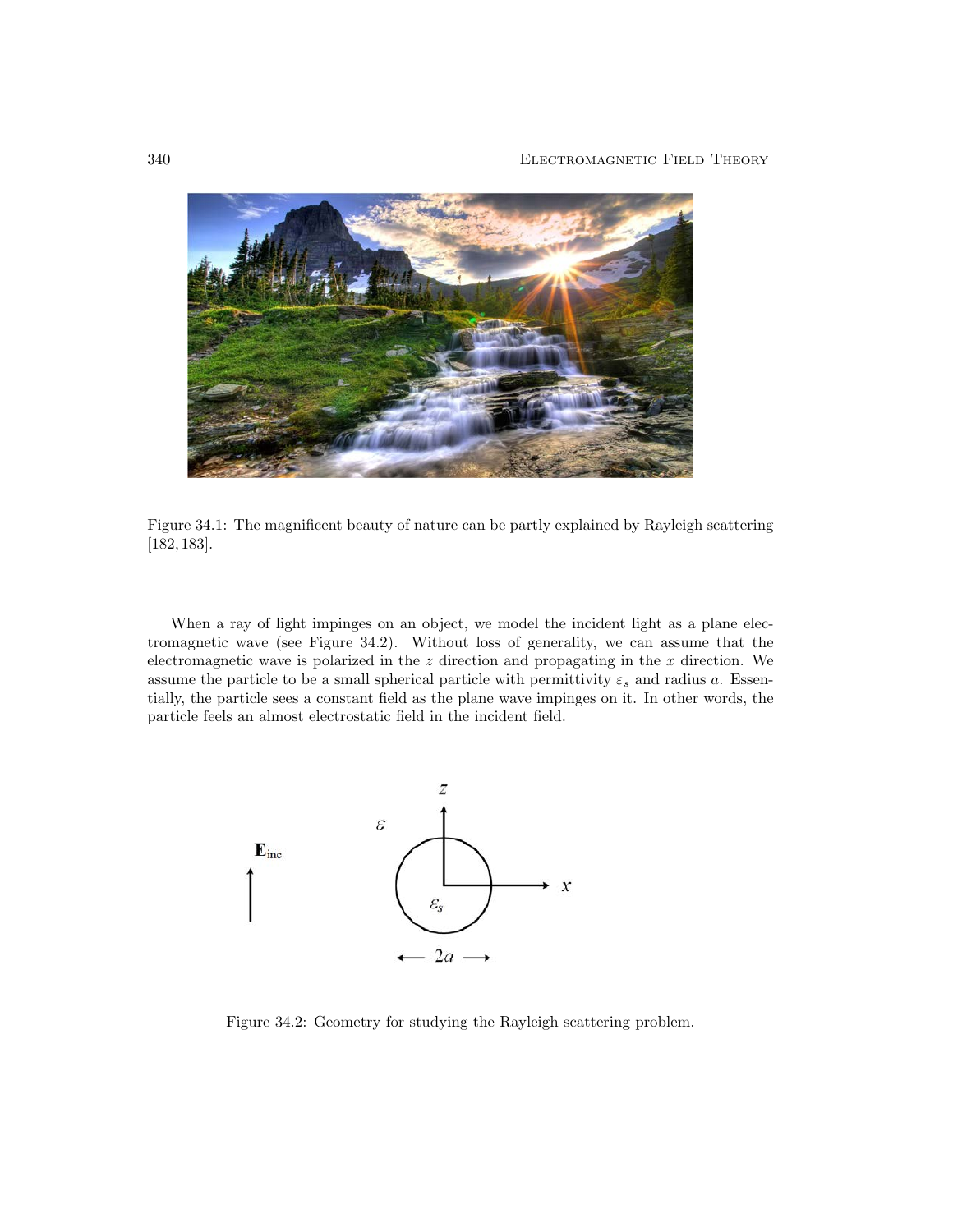#### 34.1.1 Scattering by a Small Spherical Particle

The incident field polarizes the particle making it look like an electric dipole. Since the incident field is time harmonic, the small electric dipole will oscillate and radiate like a Hertzian dipole in the far field. First, we will look at the solution in the vicinity of the scatter, namely, in the near field. Then we will motivate the form of the solution in the far field of the scatterer. Solving a boundary value problem by looking at the solutions in two different physical regimes, and then matching the solutions together is known as asymptotic matching.

A Hertzian dipole can be approximated by a small current source so that

$$
\mathbf{J}(\mathbf{r}) = \hat{z}Il\delta(\mathbf{r})\tag{34.1.1}
$$

In the above, we can let the time-harmonic current  $I = dq/dt = j\omega q$ 

$$
Il = j\omega ql = j\omega p \tag{34.1.2}
$$

where the dipole moment  $p = ql$ . The vector potential **A** due to a Hertzian dipole, after substituting (34.1.1), is

$$
\mathbf{A}(\mathbf{r}) = \frac{\mu}{4\pi} \iiint_V d\mathbf{r}' \frac{\mathbf{J}(\mathbf{r}')}{|\mathbf{r} - \mathbf{r}'|} e^{-j\beta |\mathbf{r} - \mathbf{r}'|}
$$

$$
= \hat{z} \frac{\mu I l}{4\pi r} e^{-j\beta r} \tag{34.1.3}
$$

#### Near Field

From prior knowledge, we know that the electric field is given by  $\mathbf{E} = -j\omega\mathbf{A} - \nabla\Phi$ . From a dimensional analysis, the scalar potential term dominates over the vector potential term in the near field of the scatterer. Hence, we need to derive the corresponding scalar potential.

The scalar potential  $\Phi(\mathbf{r})$  is obtained from the Lorenz gauge that  $\nabla \cdot \mathbf{A} = -j\omega\mu \varepsilon \Phi$ . Therefore,

$$
\Phi(\mathbf{r}) = \frac{-1}{j\omega\mu\varepsilon}\nabla \cdot \mathbf{A} = -\frac{Il}{j\omega\varepsilon 4\pi} \frac{\partial}{\partial z} \frac{1}{r} e^{-j\beta r}
$$
(34.1.4)

When we are close to the dipole, by assuming that  $\beta r \ll 1$ , we can use a quasi-static approximation about the potential. $1$  Then

$$
\frac{\partial}{\partial z}\frac{1}{r}e^{-j\beta r} \approx \frac{\partial}{\partial z}\frac{1}{r} = \frac{\partial r}{\partial z}\frac{\partial}{\partial r}\frac{1}{r} = -\frac{z}{r}\frac{1}{r^2}
$$
(34.1.5)

or after using that  $z/r = \cos \theta$ ,

$$
\Phi(\mathbf{r}) \approx \frac{ql}{4\pi\varepsilon r^2} \cos\theta \tag{34.1.6}
$$

<sup>&</sup>lt;sup>1</sup>This is the same as ignoring retardation effect.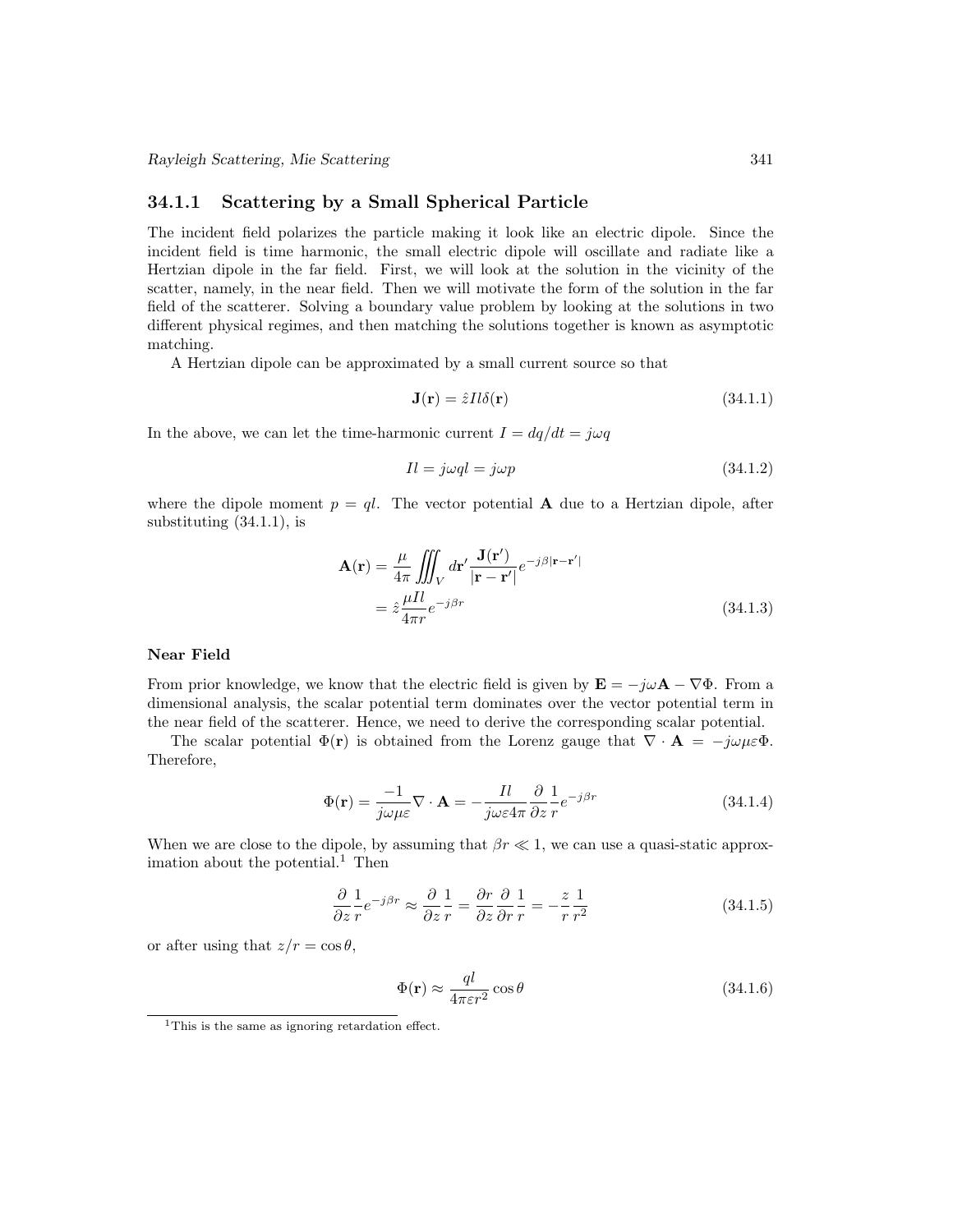This dipole induced in the small particle is formed in response to the incident field. The incident field can be approximated by a constant local static electric field,

$$
\mathbf{E}_{inc} = \hat{z} E_i \tag{34.1.7}
$$

The corresponding electrostatic potential for the incident field is then<sup>2</sup>

$$
\Phi_{inc} = -zE_i \tag{34.1.8}
$$

so that  $\mathbf{E}_{inc} \approx -\nabla \Phi_{inc} = \hat{z} E_i$ , as  $\omega \to 0$ . The scattered dipole potential from the spherical particle in the vicinity of it is given by

$$
\Phi_{sca} = E_s \frac{a^3}{r^2} \cos \theta \tag{34.1.9}
$$

The electrostatic boundary value problem (BVP) has been previously solved and<sup>3</sup>

$$
E_s = \frac{\varepsilon_s - \varepsilon}{\varepsilon_s + 2\varepsilon} E_i \tag{34.1.10}
$$

Using (34.1.10) in (34.1.9), and comparing with(34.1.6), one can see that the dipole moment induced by the incident field is that

$$
p = ql = 4\pi\varepsilon \frac{\varepsilon_s - \varepsilon}{\varepsilon_s + 2\varepsilon} a^3 E_i
$$
\n(34.1.11)

#### Far Field

In the far field of the Hertzian dipole, we can start with

$$
\mathbf{E} = -j\omega \mathbf{A} - \nabla \Phi = -j\omega \mathbf{A} - \frac{1}{j\omega \mu \varepsilon} \nabla \nabla \cdot \mathbf{A}
$$
 (34.1.12)

But when we are in the far field, A behaves like a spherical wave which in turn behaves like a local plane wave if one goes far enough. Therefore,  $\nabla \to -j\beta = -j\beta \hat{r}$ . Using this approximation in (34.1.12), we arrive at

$$
\mathbf{E} = -j\omega \left( \mathbf{A} - \frac{\beta \beta}{\beta^2} \cdot \mathbf{A} \right) = -j\omega (\mathbf{A} - \hat{r}\hat{r} \cdot \mathbf{A}) = -j\omega (\hat{\theta} A_{\theta} + \hat{\phi} A_{\phi})
$$
(34.1.13)

where we have used  $\hat{r} = \beta/\beta$ .

#### 34.1.2 Scattering Cross Section

From (34.1.3), we see that  $A_{\phi} = 0$  while

$$
A_{\theta} = -\frac{j\omega\mu q l}{4\pi r}e^{-j\beta r}\sin\theta\tag{34.1.14}
$$

<sup>2</sup> It is not easier to get here from electrodynamics. One needs vector spherical harmonics [184].

<sup>3</sup> It was one of the homework problems.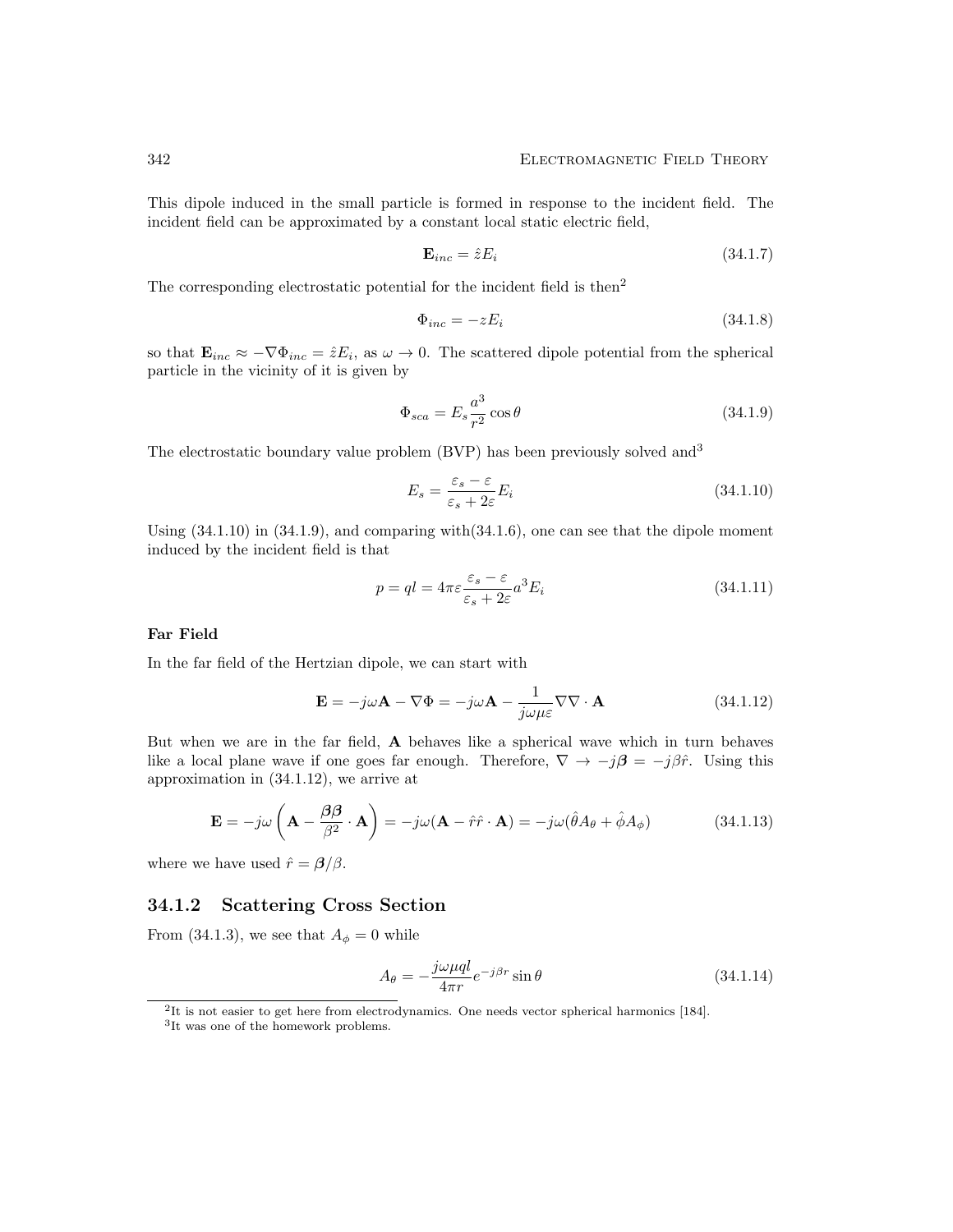Consequently, using  $(34.1.11)$  for ql, we have in the far field that<sup>4</sup>

$$
E_{\theta} \cong -j\omega A_{\theta} = -\frac{\omega^2 \mu q l}{4\pi r} e^{-j\beta r} \sin \theta = -\omega^2 \mu \varepsilon \left(\frac{\varepsilon_s - \varepsilon}{\varepsilon_s + 2\varepsilon}\right) \frac{a^3}{r} E_i e^{-j\beta r} \sin \theta \tag{34.1.15}
$$

$$
H_{\phi} \cong \sqrt{\frac{\varepsilon}{\mu}} E_{\theta} = \frac{1}{\eta} E_{\theta}
$$
\n(34.1.16)

where  $\eta = \sqrt{\mu/\varepsilon}$ . The time-averaged Poynting vector is given by  $\langle S \rangle = 1/2 \Re e \{E \times H^*\}.$ Therefore, the total scattered power is

$$
P_s = \frac{1}{2} \int_0^{\pi} r^2 \sin \theta d\theta \int_0^{2\pi} d\phi E_{\theta} H_{\phi}^*
$$
 (34.1.17)

$$
= \frac{1}{2\eta} \beta^4 \left(\frac{\varepsilon_s - \varepsilon}{\varepsilon_s + 2\varepsilon}\right)^2 \frac{a^6}{r^2} |E_i|^2 r^2 \left(\int_0^\pi \sin^3 \theta d\theta\right) 2\pi
$$
 (34.1.18)

But

$$
\int_0^{\pi} \sin^3 \theta d\theta = -\int_0^{\pi} \sin^2 \theta d \cos \theta = -\int_0^{\pi} (1 - \cos^2 \theta) d \cos \theta
$$

$$
= -\int_1^{-1} (1 - x^2) dx = \frac{4}{3} \tag{34.1.19}
$$

Therefore

$$
P_s = \frac{4\pi}{3\eta} \left(\frac{\varepsilon_s - \varepsilon}{\varepsilon_s + 2\varepsilon_s}\right)^2 \beta^4 a^6 |E_i|^2
$$
 (34.1.20)

The scattering cross section is the effective area of a scatterer such that the total scattered power is proportional to the incident power density times the scattering cross section. As such it is defined as

$$
\Sigma_s = \frac{P_s}{\frac{1}{2\eta}|E_i|^2} = \frac{8\pi a^2}{3} \left(\frac{\varepsilon_s - \varepsilon}{\varepsilon_s + 2\varepsilon}\right)^2 (\beta a)^4 \tag{34.1.21}
$$

In other words,

$$
P_s = \langle S_{\rm inc} \rangle \times \Sigma_s
$$

It is seen that the scattering cross section grows as the fourth power of frequency since  $\beta = \omega/c$ . The radiated field grows as the second power because it is proportional to the acceleration of the charges on the particle. The higher the frequency, the more the scattered power. this mechanism can be used to explain why the sky is blue. It also can be used to explain why sunset has a brilliant hue of red and orange. The above also explain the brilliant glitter of gold plasmonic nano-particles as discovered by ancient Roman artisans. For gold,

<sup>&</sup>lt;sup>4</sup>The  $\omega^2$  dependence of the following function implies that the radiated electric field in the far zone is proportional to the acceleration of the charges on the dipole.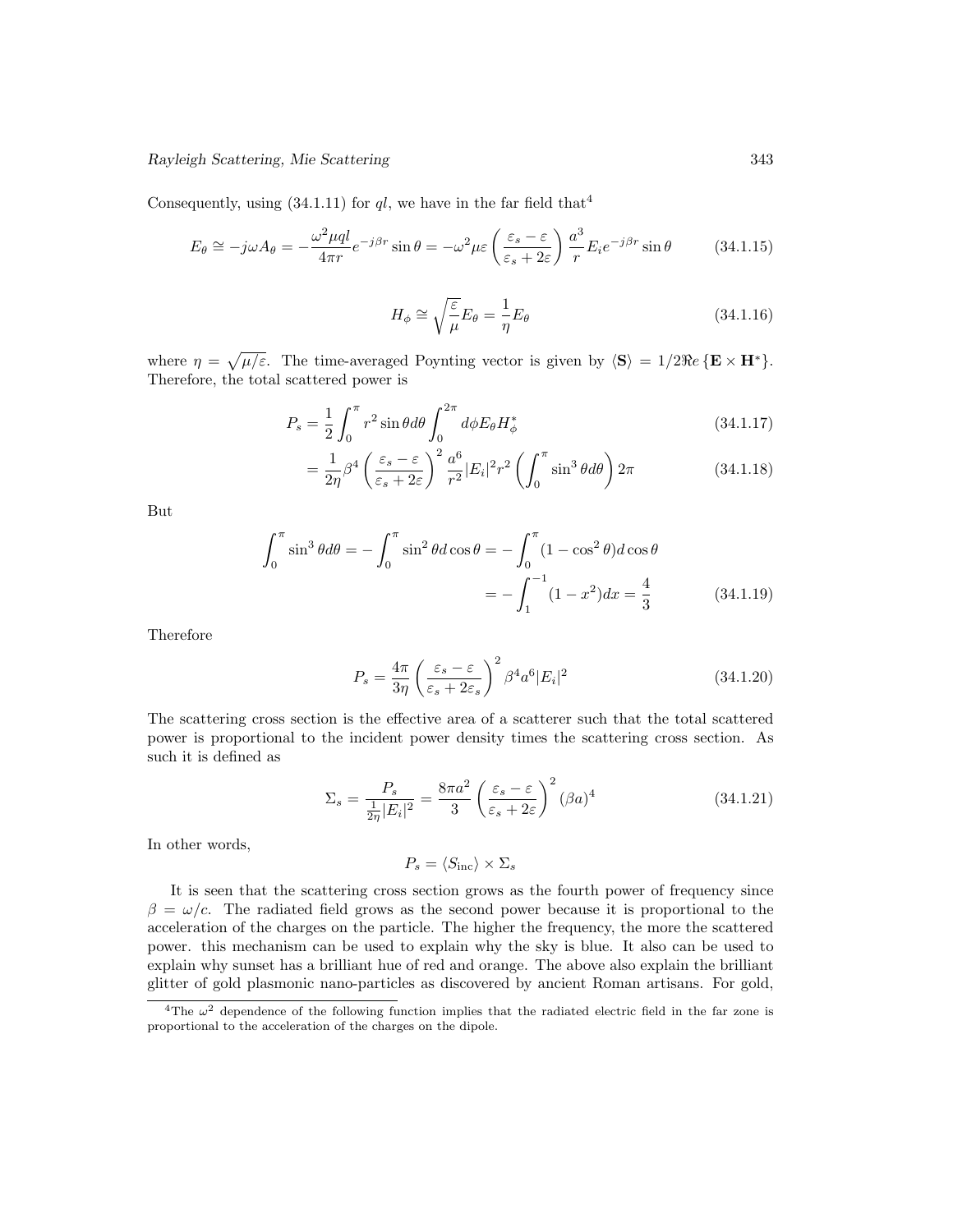the medium resembles a plasma, and hence, we can have  $\varepsilon_s < 0$ , and the denominator can be very small.

Furthermore, since the far field scattered power density of this particle is

$$
\langle S \rangle = \frac{1}{2\eta} E_{\theta} H_{\phi}^* \sim \sin^2 \theta \tag{34.1.22}
$$

the scattering pattern of this small particle is not isotropic. In other words, these dipoles radiate predominantly in the broadside direction but not in their end-fire directions. Therefore, insects and sailors can use this to figure out where the sun is even in a cloudy day. In fact, it is like a rainbow: If the sun is rising or setting in the horizon, there will be a bow across the sky where the scattered field is predominantly linearly polarized.<sup>5</sup> Such a "sunstone" is shown in Figure 34.3.



Figure 34.3: A sunstone can indicate the polarization of the scattered light. From that, one can deduce where the sun is located (courtesy of Wikipedia).

## 34.1.3 Small Conductive Particle

The above analysis is for a small dielectric particle. The quasi-static analysis may not be valid for when the conductivity of the particle becomes very large. For instance, for a perfect electric conductor immersed in a time varying electromagnetic field, the magnetic field in the long wavelength limit induces eddy current in PEC sphere. Hence, in addition to an electric dipole component, a PEC sphere has a magnetic dipole component. The scattered field due to a tiny PEC sphere is a linear superposition of an electric and magnetic dipole components.

<sup>5</sup>You can go through a Gedanken experiment to convince yourself of such.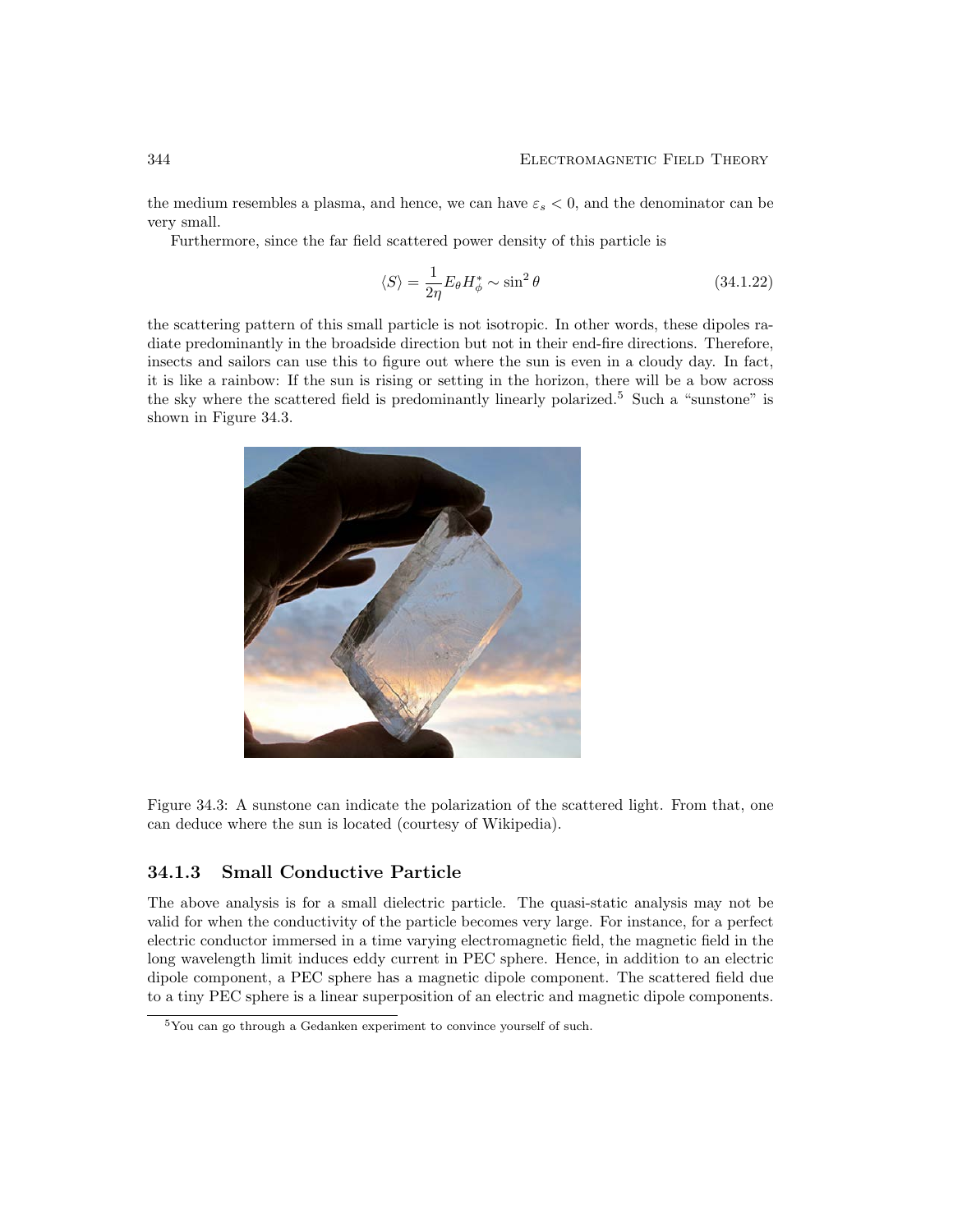These two dipolar components have electric fields that cancel precisely at certain observation angle. This gives rise to deep null in the bi-static radar scattering cross-section  $(RCS)^6$  of a PEC sphere as illustrated in Figure 34.4.



Figure 34.4: RCS (radar scattering cross section) of a small PEC scatterer (courtesy of Sheng et al. [185]).

## 34.2 Mie Scattering

When the size of the dipole becomes larger, quasi-static approximation is insufficient to approximate the solution. Then one has to solve the boundary value problem in its full glory usually called the full-wave theory or Mie theory [186, 187]. With this theory, the scattering cross section does not grow indefinitely with frequency. For a sphere of radius  $a$ , the scattering cross section becomes  $\pi a^2$  in the high-frequency limit. This physical feature of this plot is shown in Figure 34.5, and it also explains why the sky is not purple.

<sup>6</sup>Scattering cross section in microwave range is called an RCS due to its prevalent use in radar technology.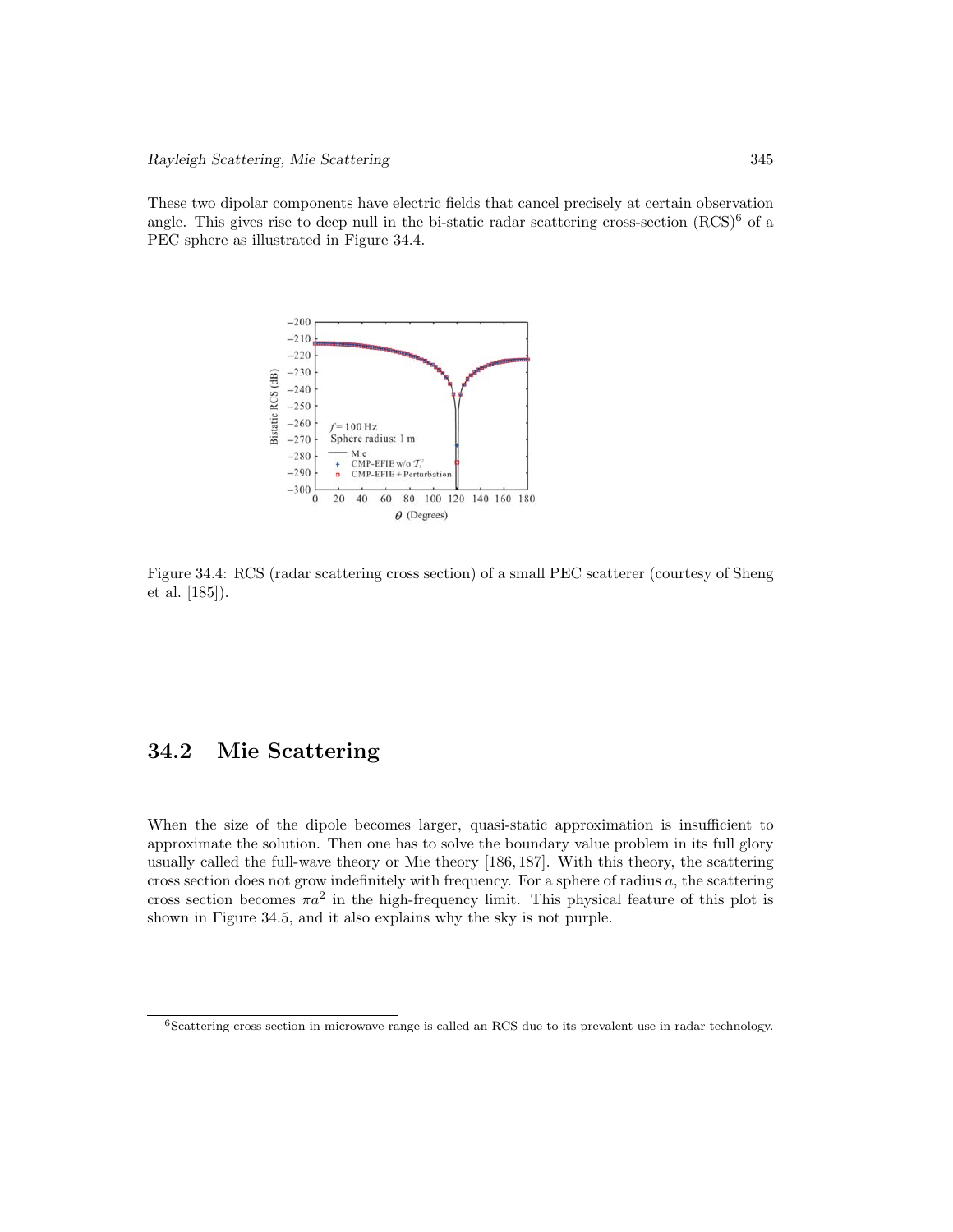

Figure 34.5: Radar cross section (RCS) calculated using Mie scattering theory [187].

## 34.2.1 Optical Theorem

Before we discuss Mie scattering solutions, let us discuss an amazing theorem called the optical theorem. This theorem says that the scattering cross section of a scatterer depends only on the forward scattering power density of the scatterer. In other words, if a plane wave is incident on a scatterer, the scatterer will scatter the incident power in all directions. But the total power scattered by the object is only dependent on the forward scattering power density of the object or scatterer. This amazing theorem is called the optical theorem, and the proof of this is given in J.D. Jackson's book [42].

The true physical reason for this is power orthogonality. Two plane waves can interact or exchange power with each other unless they share the same  $\bf{k}$  or  $\boldsymbol{\beta}$  vector. This happens in orthogonal modes in waveguides [75, 188].

The scattering pattern of a scatterer for increasing frequency is shown in Figure 34.6. For Rayleigh scattering where the wavelength is long, the scattered power is distributed isotropically save for the doughnut shape of the radiation pattern, namely, the  $\sin^2(\theta)$  dependence. As the frequency increases, the power is scattered increasingly in the forward direction. The reason being that for very short wavelength, the scatterer looks like a disc to the incident wave, casting a shadow in the forward direction. Hence, there has to be scattered field in the forward direction to cancel the incident wave to cast this shadow.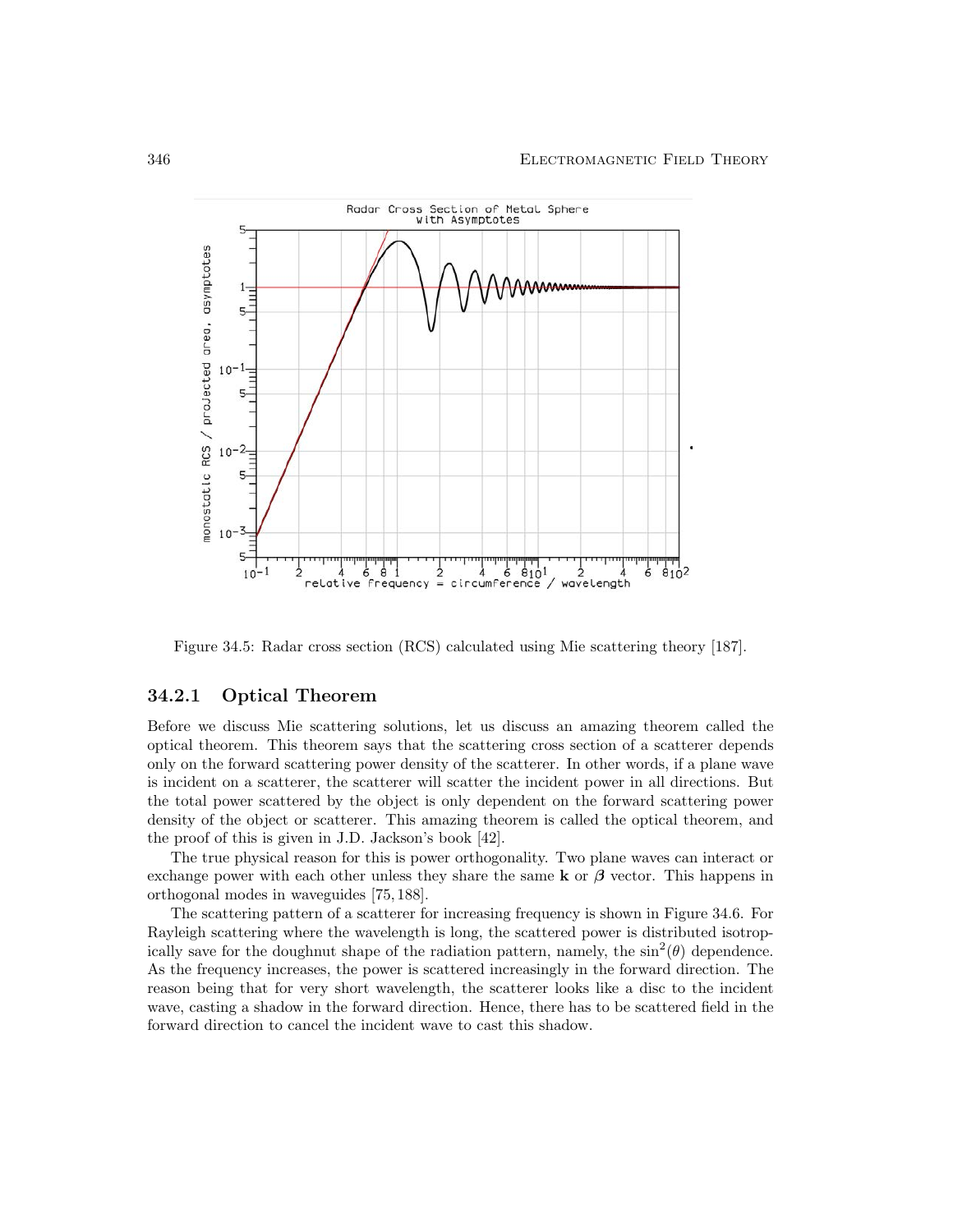In a nutshell, the scattering theorem is intuitively obvious for high-frequency scattering. The amazing part about this theorem is that it is true for all frequencies.



Figure 34.6: A particle scatters increasingly more in the forward direction as the frequency increases.Courtesy of hyperphysics.phy-astr.gsu.edu.

## 34.2.2 Mie Scattering by Spherical Harmonic Expansions

As mentioned before, as the wavelength becomes shorter, we need to solve the boundary value problem in its full glory without making any approximations. This can be done by using separation of variables and spherical harmonic expansions that will be discussed in the section.

The Mie scattering solution by a sphere is beyond the scope of this course.<sup>7</sup> This problem have to solved by the separation of variables in spherical coordinates. The separation of variables in spherical coordinates is not the only useful for Mie scattering, it is also useful for analyzing spherical cavity. So we will present the precursor knowledge so that you can read further into Mie scattering theory if you need to in the future.

## 34.2.3 Separation of Variables in Spherical Coordinates

To this end, we look at the scalar wave equation  $(\nabla^2 + \beta^2)\Psi(\mathbf{r}) = 0$  in spherical coordinates. A lookup table can be used to evaluate  $\nabla \cdot \nabla$ , or divergence of a gradient in spherical coordinates. Hence, the Helmholtz wave equation becomes  $8$ 

$$
\left(\frac{1}{r^2}\frac{\partial}{\partial r}r^2\frac{\partial}{\partial r} + \frac{1}{r^2\sin\theta}\frac{\partial}{\partial \theta}\sin\theta\frac{\partial}{\partial \theta} + \frac{1}{r^2\sin^2\theta}\frac{\partial^2}{\partial \phi^2} + \beta^2\right)\Psi(\mathbf{r}) = 0\tag{34.2.1}
$$

Noting the  $\partial^2/\partial \phi^2$  derivative, by using separation of variables technique, we assume  $\Psi(\mathbf{r})$  to be

$$
\Psi(\mathbf{r}) = F(r,\theta)e^{jm\phi} \tag{34.2.2}
$$

 $7B$ ut it is treated in J.A. Kong's book [31] and Chapter 3 of W.C. Chew, Waves and Fields in Inhomogeneous Media [34] and many other textbooks [42, 59, 154].

<sup>8</sup>By quirk of mathematics, it turns out that the first term on the right-hand side below can be simplified by observing that  $\frac{1}{r^2} \frac{\partial}{\partial r} r^2 = \frac{1}{r} \frac{\partial}{\partial r} r$ .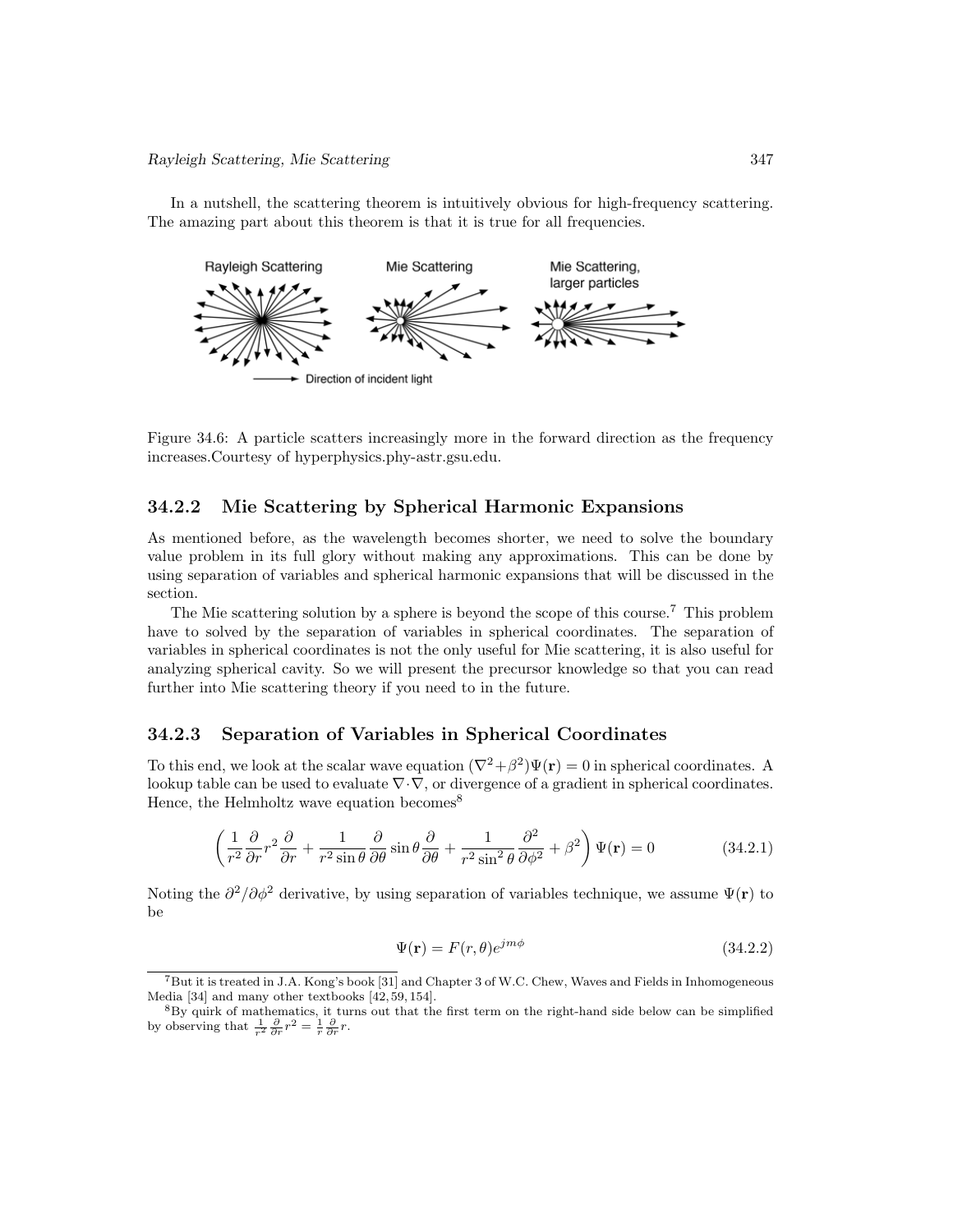where  $\frac{\partial^2}{\partial \phi^2} e^{jm\phi} = -m^2 e^{jm\phi}$ . Then (34.2.1) becomes

$$
\left(\frac{1}{r^2}\frac{\partial}{\partial r}r^2\frac{\partial}{\partial r} + \frac{1}{r^2\sin\theta}\frac{\partial}{\partial \theta}\sin\theta\frac{\partial}{\partial \theta} - \frac{m^2}{r^2\sin^2\theta} + \beta^2\right)F(r,\theta) = 0
$$
\n(34.2.3)

Again, by using the separation of variables, and letting further that

$$
F(r,\theta) = b_n(\beta r) P_n^m(\cos \theta)
$$
\n(34.2.4)

where we require that

$$
\left\{\frac{1}{\sin\theta}\frac{d}{d\theta}\sin\theta\frac{d}{d\theta} + \left[n(n+1) - \frac{m^2}{\sin^2\theta}\right]\right\}P_n^m(\cos\theta) = 0\tag{34.2.5}
$$

when  $P_n^m(\cos\theta)$  is the associate Legendre polynomial. Note that  $(34.2.5)$  is an eigenvalue problem, and  $|m| \leq |n|$ .

Consequently,  $b_n(kr)$  satisfies

$$
\left[\frac{1}{r^2}\frac{d}{dr}r^2\frac{d}{dr} - \frac{n(n+1)}{r^2} + \beta^2\right]b_n(\beta r) = 0\tag{34.2.6}
$$

The above is the spherical Bessel equation where  $b_n(\beta r)$  is either the spherical Bessel function  $j_n(\beta r)$ , spherical Neumann function  $n_n(\beta r)$ , or the spherical Hankel functions,  $h_n^{(1)}(\beta r)$  and  $h_n^{(2)}(\beta r)$ . The spherical functions are related to the cylindrical functions via [34, 43] <sup>9</sup>

$$
b_n(\beta r) = \sqrt{\frac{\pi}{2\beta r}} B_{n+\frac{1}{2}}(\beta r) \tag{34.2.7}
$$

It is customary to define the spherical harmonic as

$$
Y_{nm}(\theta,\phi) = \sqrt{\frac{2n+1}{4\pi} \frac{(n-m)!}{(n+m)!}} P_n^m(\cos\theta)e^{jm\phi}
$$
 (34.2.8)

The above is normalized such that

$$
Y_{n,-m}(\theta,\phi) = (-1)^m Y_{nm}^*(\theta,\phi)
$$
\n(34.2.9)

and that

$$
\int_0^{2\pi} d\phi \int_0^{\pi} \sin\theta d\theta Y_{n'm'}^*(\theta, \phi) Y_{nm}(\theta, \phi) = \delta_{n'n} \delta_{m'm}
$$
\n(34.2.10)

These functions are also complete<sup>10</sup> if like Fourier series, so that

$$
\sum_{n=0}^{\infty} \sum_{m=-n}^{n} Y_{nm}^*(\theta', \phi') Y_{nm}(\theta, \phi) = \delta(\phi - \phi') \delta(\cos \theta - \cos \theta')
$$
 (34.2.11)

 $9By$  a quirk of nature, the spherical Bessel functions needed for 3D wave equations are in fact simpler than cylindrical Bessel functions needed for 2D wave equation. One can say that 3D is real, but 2D is surreal.

 $10$ In a nutshell, a set of basis functions is complete in a subspace if any function in the same subspace can be expanded as a sum of these basis functions.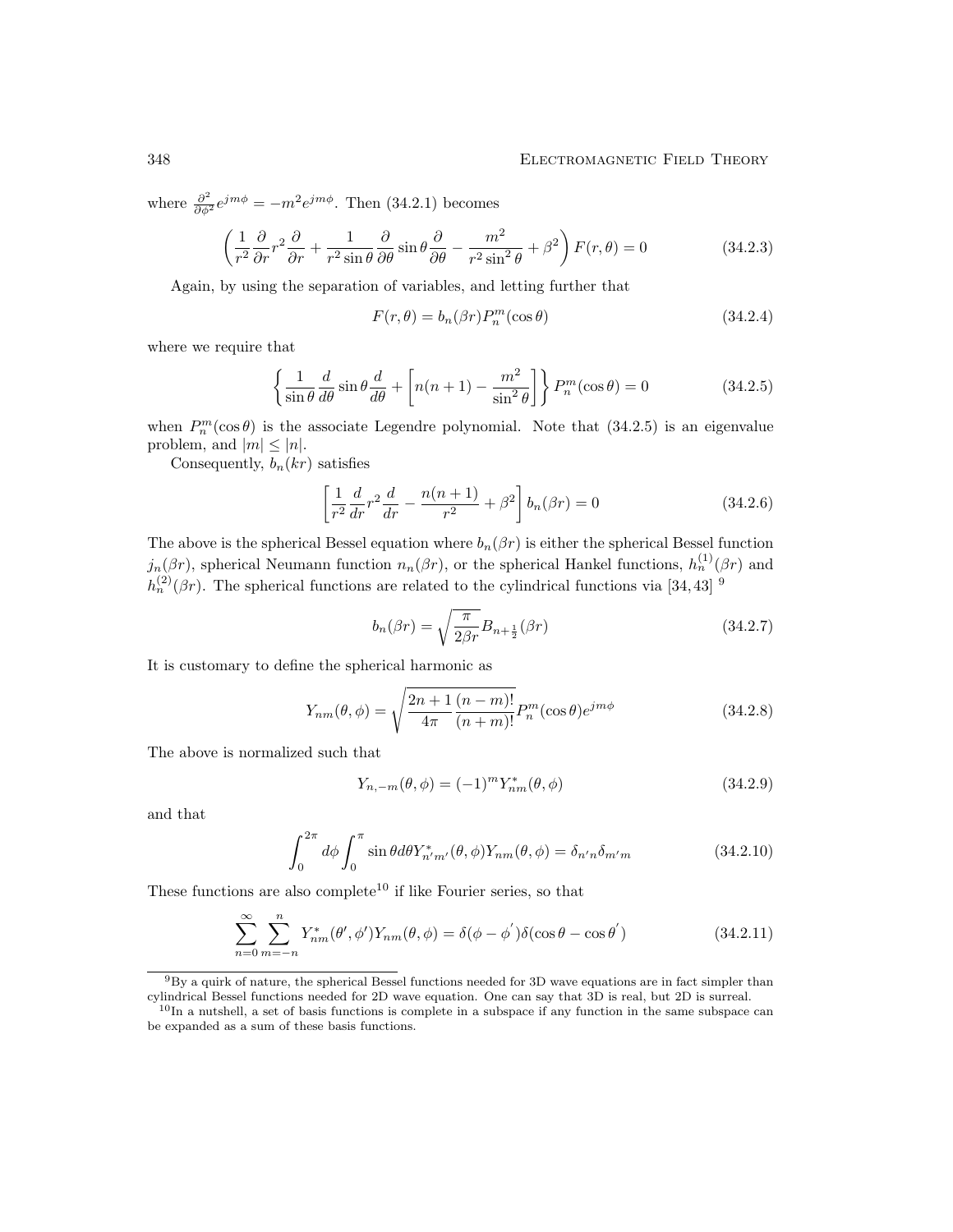# Bibliography

- [1] J. A. Kong, Theory of electromagnetic waves. New York, Wiley-Interscience, 1975.
- [2] A. Einstein et al., "On the electrodynamics of moving bodies," Annalen der Physik, vol. 17, no. 891, p. 50, 1905.
- [3] P. A. M. Dirac, "The quantum theory of the emission and absorption of radiation," Proceedings of the Royal Society of London. Series A, Containing Papers of a Mathematical and Physical Character, vol. 114, no. 767, pp. 243–265, 1927.
- [4] R. J. Glauber, "Coherent and incoherent states of the radiation field," Physical Review, vol. 131, no. 6, p. 2766, 1963.
- [5] C.-N. Yang and R. L. Mills, "Conservation of isotopic spin and isotopic gauge invariance," Physical review, vol. 96, no. 1, p. 191, 1954.
- [6] G. t'Hooft, 50 years of Yang-Mills theory. World Scientific, 2005.
- [7] C. W. Misner, K. S. Thorne, and J. A. Wheeler, Gravitation. Princeton University Press, 2017.
- [8] F. Teixeira and W. C. Chew, "Differential forms, metrics, and the reflectionless absorption of electromagnetic waves," Journal of Electromagnetic Waves and Applications, vol. 13, no. 5, pp. 665–686, 1999.
- [9] W. C. Chew, E. Michielssen, J.-M. Jin, and J. Song, Fast and efficient algorithms in computational electromagnetics. Artech House, Inc., 2001.
- [10] A. Volta, "On the electricity excited by the mere contact of conducting substances of different kinds. in a letter from Mr. Alexander Volta, FRS Professor of Natural Philosophy in the University of Pavia, to the Rt. Hon. Sir Joseph Banks, Bart. KBPR S," Philosophical transactions of the Royal Society of London, no. 90, pp. 403–431, 1800.
- [11] A.-M. Ampère, *Exposé méthodique des phénomènes électro-dynamiques, et des lois de* ces phénomènes. Bachelier, 1823.
- $[12]$  ——, Mémoire sur la théorie mathématique des phénomènes électro-dynamiques uniquement déduite de l'expérience: dans lequel se trouvent réunis les Mémoires que M. Ampère a communiqués à l'Académie royale des Sciences, dans les séances des  $\downarrow$  et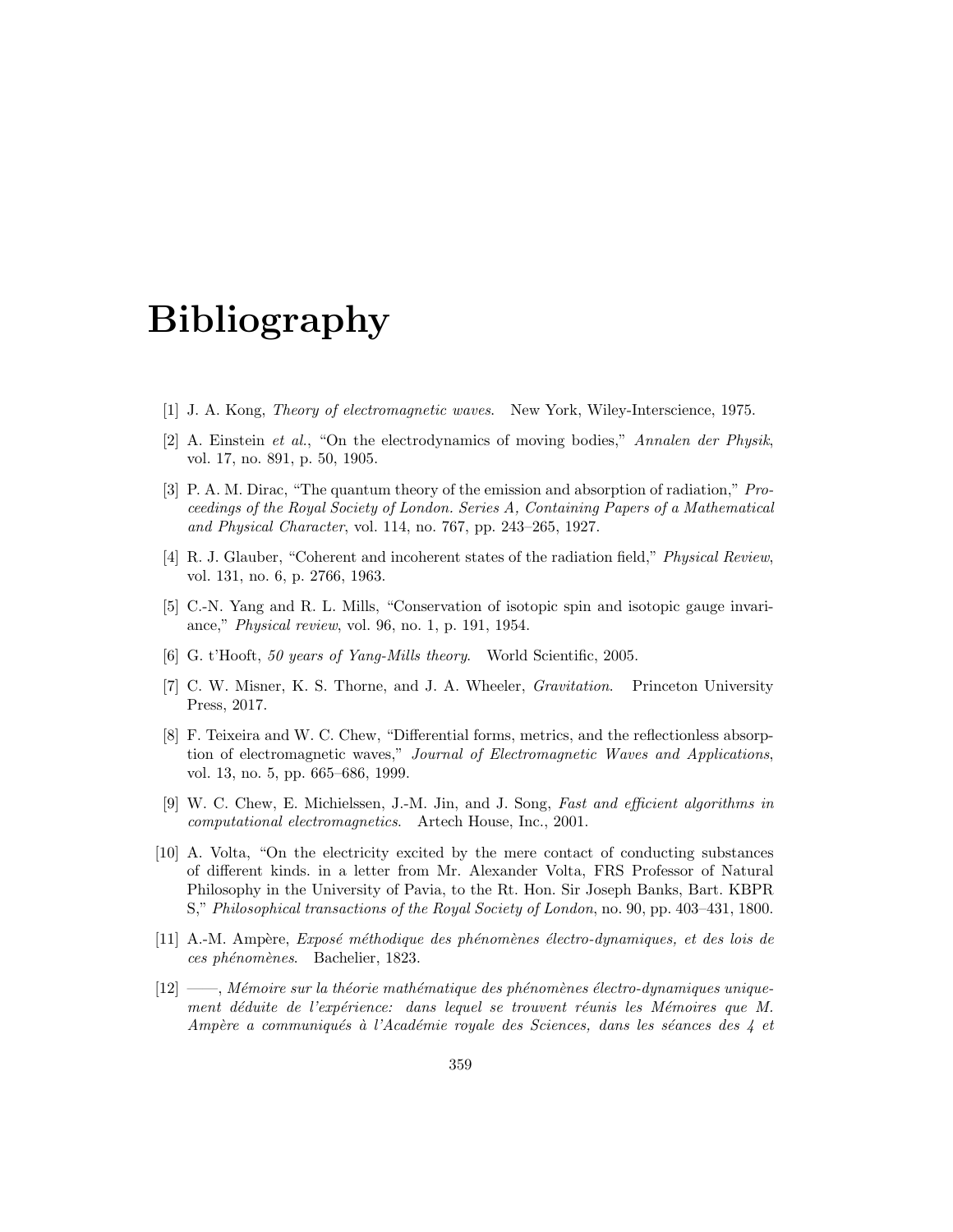26 d´ecembre 1820, 10 juin 1822, 22 d´ecembre 1823, 12 septembre et 21 novembre 1825. Bachelier, 1825.

- [13] B. Jones and M. Faraday, The life and letters of Faraday. Cambridge University Press, 2010, vol. 2.
- [14] G. Kirchhoff, "Ueber die auflösung der gleichungen, auf welche man bei der untersuchung der linearen vertheilung galvanischer ströme geführt wird," Annalen der Physik, vol. 148, no. 12, pp. 497–508, 1847.
- [15] L. Weinberg, "Kirchhoff's' third and fourth laws'," IRE Transactions on Circuit Theory, vol. 5, no. 1, pp. 8–30, 1958.
- [16] T. Standage, The Victorian Internet: The remarkable story of the telegraph and the nineteenth century's online pioneers. Phoenix, 1998.
- [17] J. C. Maxwell, "A dynamical theory of the electromagnetic field," Philosophical transactions of the Royal Society of London, no. 155, pp. 459–512, 1865.
- [18] H. Hertz, "On the finite velocity of propagation of electromagnetic actions," Electric Waves, vol. 110, 1888.
- [19] M. Romer and I. B. Cohen, "Roemer and the first determination of the velocity of light (1676)," Isis, vol. 31, no. 2, pp. 327–379, 1940.
- [20] A. Arons and M. Peppard, "Einstein's proposal of the photon concept–a translation of the Annalen der Physik paper of 1905," American Journal of Physics, vol. 33, no. 5, pp. 367–374, 1965.
- [21] A. Pais, "Einstein and the quantum theory," Reviews of Modern Physics, vol. 51, no. 4, p. 863, 1979.
- [22] M. Planck, "On the law of distribution of energy in the normal spectrum," Annalen der physik, vol. 4, no. 553, p. 1, 1901.
- [23] Z. Peng, S. De Graaf, J. Tsai, and O. Astafiev, "Tuneable on-demand single-photon source in the microwave range," Nature communications, vol. 7, p. 12588, 2016.
- [24] B. D. Gates, Q. Xu, M. Stewart, D. Ryan, C. G. Willson, and G. M. Whitesides, "New approaches to nanofabrication: molding, printing, and other techniques," Chemical reviews, vol. 105, no. 4, pp. 1171–1196, 2005.
- [25] J. S. Bell, "The debate on the significance of his contributions to the foundations of quantum mechanics, Bells Theorem and the Foundations of Modern Physics (A. van der Merwe, F. Selleri, and G. Tarozzi, eds.)," 1992.
- [26] D. J. Griffiths and D. F. Schroeter, Introduction to quantum mechanics. Cambridge University Press, 2018.
- [27] C. Pickover, Archimedes to Hawking: Laws of science and the great minds behind them. Oxford University Press, 2008.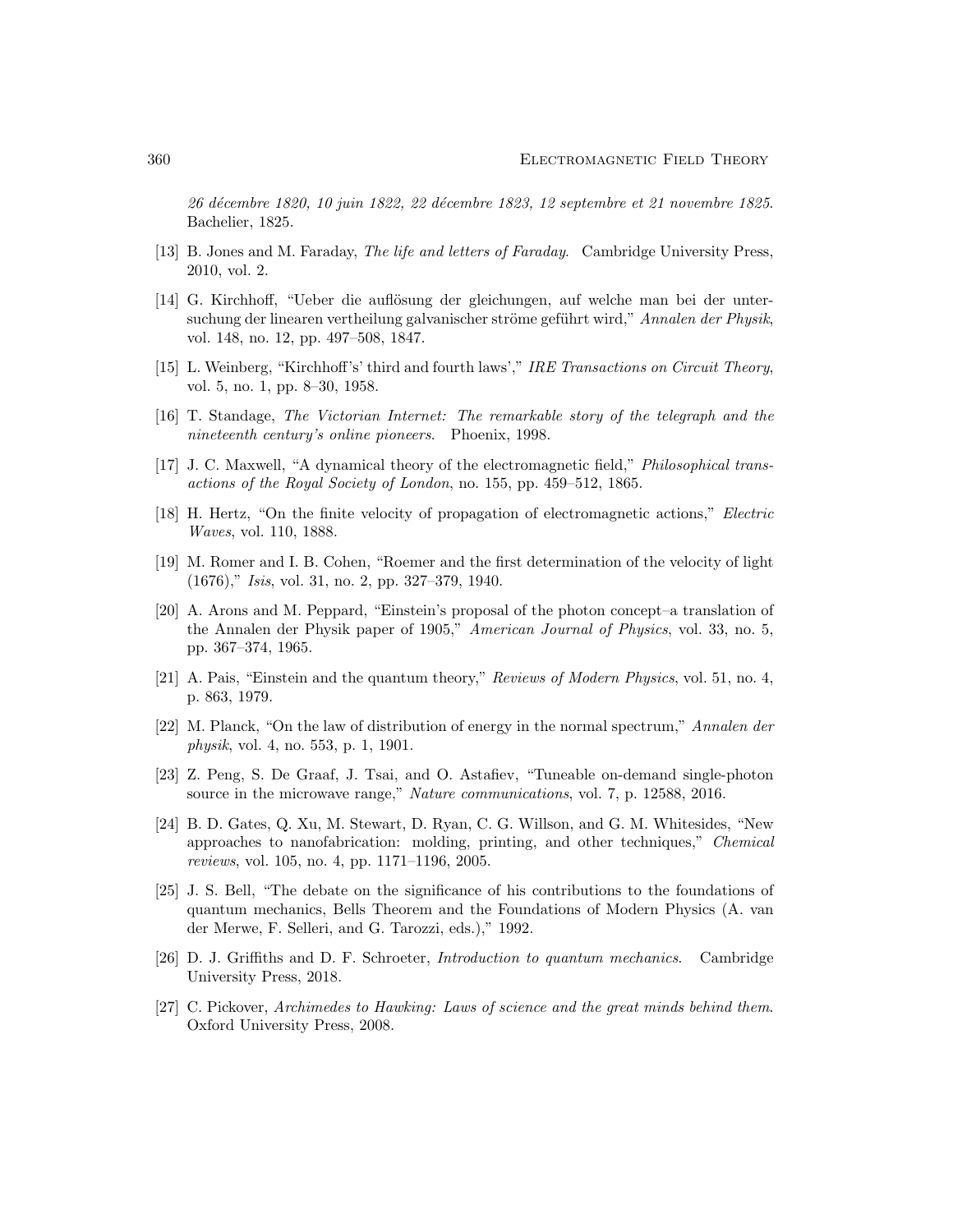- [28] R. Resnick, J. Walker, and D. Halliday, Fundamentals of physics. John Wiley, 1988.
- [29] S. Ramo, J. R. Whinnery, and T. Duzer van, Fields and waves in communication electronics, Third Edition. John Wiley & Sons, Inc., 1995, also 1965, 1984.
- [30] J. L. De Lagrange, "Recherches d'arithmétique," Nouveaux Mémoires de l'Académie de Berlin, 1773.
- [31] J. A. Kong, Electromagnetic Wave Theory. EMW Publishing, 2008, also 1985.
- [32] H. M. Schey, Div, grad, curl, and all that: an informal text on vector calculus. WW Norton New York, 2005.
- [33] R. P. Feynman, R. B. Leighton, and M. Sands, The Feynman lectures on physics, Vols. I, II,  $\&$  III: The new millennium edition. Basic books, 2011, also 1963, 2006, vol. 1,2,3.
- [34] W. C. Chew, Waves and fields in inhomogeneous media. IEEE Press, 1995, also 1990.
- [35] V. J. Katz, "The history of Stokes' theorem," Mathematics Magazine, vol. 52, no. 3, pp. 146–156, 1979.
- [36] W. K. Panofsky and M. Phillips, *Classical electricity and magnetism*. Courier Corporation, 2005.
- [37] T. Lancaster and S. J. Blundell, Quantum field theory for the gifted amateur. OUP Oxford, 2014.
- [38] W. C. Chew, "Fields and waves: Lecture notes for ECE 350 at UIUC," https://engineering.purdue.edu/wcchew/ece350.html, 1990.
- [39] C. M. Bender and S. A. Orszag, Advanced mathematical methods for scientists and engineers I: Asymptotic methods and perturbation theory. Springer Science & Business Media, 2013.
- [40] J. M. Crowley, Fundamentals of applied electrostatics. Krieger Publishing Company, 1986.
- [41] C. Balanis, Advanced Engineering Electromagnetics. Hoboken, NJ, USA: Wiley, 2012.
- [42] J. D. Jackson, *Classical electrodynamics*. John Wiley & Sons, 1999.
- [43] R. Courant and D. Hilbert, Methods of Mathematical Physics, Volumes 1 and 2. Interscience Publ., 1962.
- [44] L. Esaki and R. Tsu, "Superlattice and negative differential conductivity in semiconductors," IBM Journal of Research and Development, vol. 14, no. 1, pp. 61–65, 1970.
- [45] E. Kudeki and D. C. Munson, Analog Signals and Systems. Upper Saddle River, NJ, USA: Pearson Prentice Hall, 2009.
- [46] A. V. Oppenheim and R. W. Schafer, Discrete-time signal processing. Pearson Education, 2014.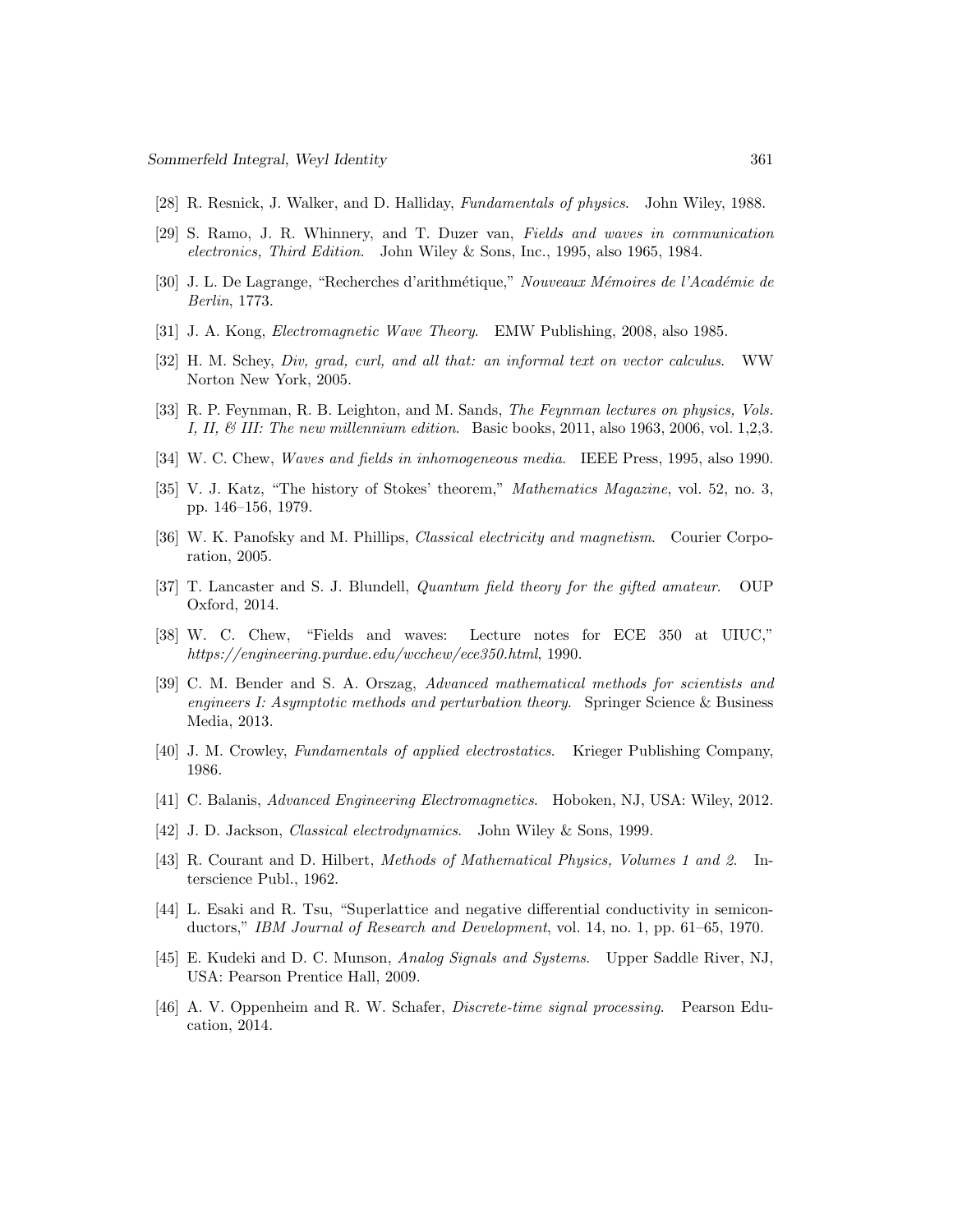- [47] R. F. Harrington, Time-harmonic electromagnetic fields. McGraw-Hill, 1961.
- [48] E. C. Jordan and K. G. Balmain, Electromagnetic waves and radiating systems. Prentice-Hall, 1968.
- [49] G. Agarwal, D. Pattanayak, and E. Wolf, "Electromagnetic fields in spatially dispersive media," Physical Review B, vol. 10, no. 4, p. 1447, 1974.
- [50] S. L. Chuang, Physics of photonic devices. John Wiley & Sons, 2012, vol. 80.
- [51] B. E. Saleh and M. C. Teich, Fundamentals of photonics. John Wiley & Sons, 2019.
- [52] M. Born and E. Wolf, Principles of optics: electromagnetic theory of propagation, interference and diffraction of light. Elsevier, 2013, also 1959 to 1986.
- [53] R. W. Boyd, Nonlinear optics. Elsevier, 2003.
- [54] Y.-R. Shen, The principles of nonlinear optics. New York, Wiley-Interscience, 1984.
- [55] N. Bloembergen, Nonlinear optics. World Scientific, 1996.
- [56] P. C. Krause, O. Wasynczuk, and S. D. Sudhoff, Analysis of electric machinery. McGraw-Hill New York, 1986.
- [57] A. E. Fitzgerald, C. Kingsley, S. D. Umans, and B. James, Electric machinery. McGraw-Hill New York, 2003, vol. 5.
- [58] M. A. Brown and R. C. Semelka, MRI.: Basic Principles and Applications. John Wiley & Sons, 2011.
- [59] C. A. Balanis, Advanced engineering electromagnetics. John Wiley & Sons, 1999, also 1989.
- [60] Wikipedia, "Lorentz force," https://en.wikipedia.org/wiki/Lorentz force/, accessed: 2019-09-06.
- [61] R. O. Dendy, Plasma physics: an introductory course. Cambridge University Press, 1995.
- [62] P. Sen and W. C. Chew, "The frequency dependent dielectric and conductivity response of sedimentary rocks," Journal of microwave power, vol. 18, no. 1, pp. 95–105, 1983.
- [63] D. A. Miller, Quantum Mechanics for Scientists and Engineers. Cambridge, UK: Cambridge University Press, 2008.
- [64] W. C. Chew, "Quantum mechanics made simple: Lecture notes for ECE 487 at UIUC," http://wcchew.ece.illinois.edu/chew/course/QMAll20161206.pdf, 2016.
- [65] B. G. Streetman and S. Banerjee, Solid state electronic devices. Prentice hall Englewood Cliffs, NJ, 1995.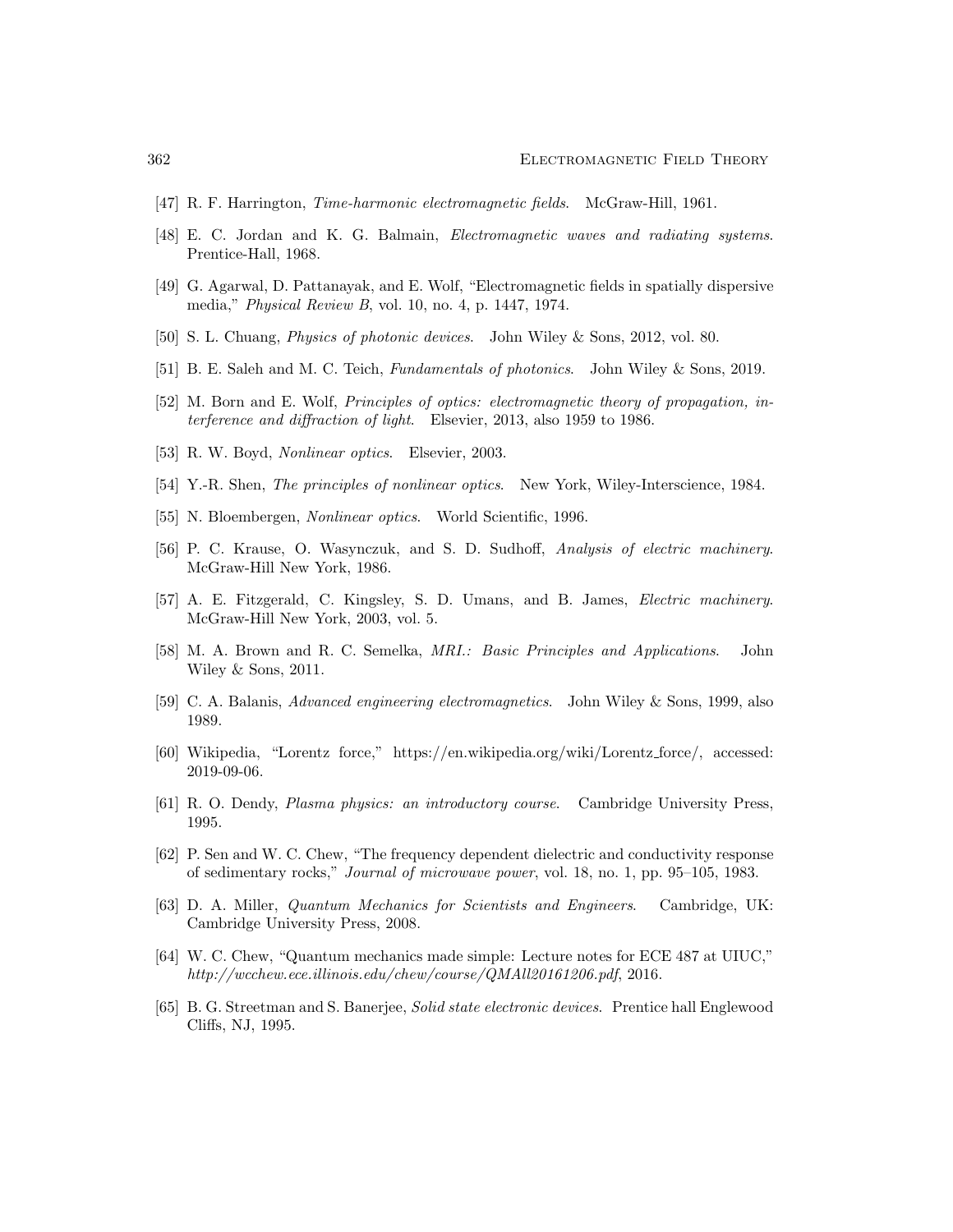- [66] Smithsonian, "This 1600-year-old goblet shows that the romans were nanotechnology pioneers," https://www.smithsonianmag.com/history/ this-1600-year-old-goblet-shows-that-the-romans-were-nanotechnology-pioneers-787224/, accessed: 2019-09-06.
- [67] K. G. Budden, Radio waves in the ionosphere. Cambridge University Press, 2009.
- [68] R. Fitzpatrick, Plasma physics: an introduction. CRC Press, 2014.
- [69] G. Strang, Introduction to linear algebra. Wellesley-Cambridge Press Wellesley, MA, 1993, vol. 3.
- [70] K. C. Yeh and C.-H. Liu, "Radio wave scintillations in the ionosphere," Proceedings of the IEEE, vol. 70, no. 4, pp. 324–360, 1982.
- [71] J. Kraus, Electromagnetics. McGraw-Hill, 1984, also 1953, 1973, 1981.
- [72] Wikipedia, "Circular polarization," https://en.wikipedia.org/wiki/Circular polarization.
- [73] Q. Zhan, "Cylindrical vector beams: from mathematical concepts to applications," Advances in Optics and Photonics, vol. 1, no. 1, pp. 1–57, 2009.
- [74] H. Haus, Electromagnetic Noise and Quantum Optical Measurements, ser. Advanced Texts in Physics. Springer Berlin Heidelberg, 2000.
- [75] W. C. Chew, "Lectures on theory of microwave and optical waveguides, for ECE 531 at UIUC," https://engineering.purdue.edu/wcchew/course/tgwAll20160215.pdf, 2016.
- [76] L. Brillouin, Wave propagation and group velocity. Academic Press, 1960.
- [77] R. Plonsey and R. E. Collin, Principles and applications of electromagnetic fields. McGraw-Hill, 1961.
- [78] M. N. Sadiku, Elements of electromagnetics. Oxford University Press, 2014.
- [79] A. Wadhwa, A. L. Dal, and N. Malhotra, "Transmission media," https://www. slideshare.net/abhishekwadhwa786/transmission-media-9416228.
- [80] P. H. Smith, "Transmission line calculator," Electronics, vol. 12, no. 1, pp. 29–31, 1939.
- [81] F. B. Hildebrand, Advanced calculus for applications. Prentice-Hall, 1962.
- [82] J. Schutt-Aine, "Experiment02-coaxial transmission line measurement using slotted line," http://emlab.uiuc.edu/ece451/ECE451Lab02.pdf.
- [83] D. M. Pozar, E. J. K. Knapp, and J. B. Mead, "ECE 584 microwave engineering laboratory notebook," http://www.ecs.umass.edu/ece/ece584/ECE584 lab manual.pdf, 2004.
- [84] R. E. Collin, Field theory of guided waves. McGraw-Hill, 1960.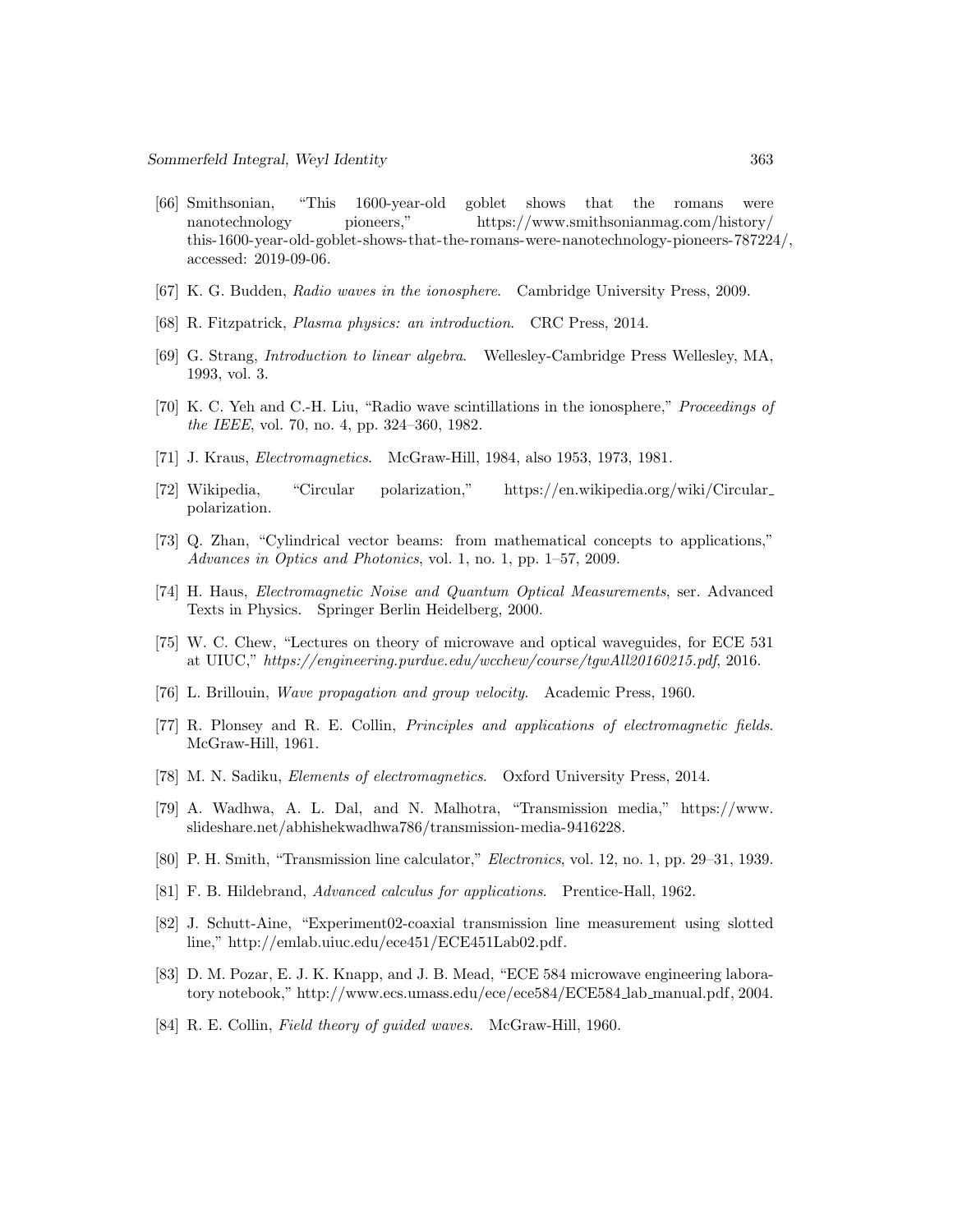- [85] Q. S. Liu, S. Sun, and W. C. Chew, "A potential-based integral equation method for low-frequency electromagnetic problems," IEEE Transactions on Antennas and Propagation, vol. 66, no. 3, pp. 1413–1426, 2018.
- [86] Wikipedia, "Snell's law," https://en.wikipedia.org/wiki/Snell's law.
- [87] G. Tyras, Radiation and propagation of electromagnetic waves. Academic Press, 1969.
- [88] L. Brekhovskikh, Waves in layered media. Academic Press, 1980.
- [89] Scholarpedia, "Goos-hanchen effect," http://www.scholarpedia.org/article/ Goos-Hanchen effect.
- [90] K. Kao and G. A. Hockham, "Dielectric-fibre surface waveguides for optical frequencies," in Proceedings of the Institution of Electrical Engineers, vol. 113, no. 7. IET, 1966, pp. 1151–1158.
- [91] E. Glytsis, "Slab waveguide fundamentals," http://users.ntua.gr/eglytsis/IO/Slab Waveguides\_p.pdf, 2018.
- [92] Wikipedia, "Optical fiber," https://en.wikipedia.org/wiki/Optical fiber.
- [93] Atlantic Cable, "1869 indo-european cable," https://atlantic-cable.com/Cables/ 1869IndoEur/index.htm.
- [94] Wikipedia, "Submarine communications cable," https://en.wikipedia.org/wiki/ Submarine communications cable.
- [95] D. Brewster, "On the laws which regulate the polarisation of light by reflexion from transparent bodies," Philosophical Transactions of the Royal Society of London, vol. 105, pp. 125–159, 1815.
- [96] Wikipedia, "Brewster's angle," https://en.wikipedia.org/wiki/Brewster's angle.
- [97] H. Raether, "Surface plasmons on smooth surfaces," in Surface plasmons on smooth and rough surfaces and on gratings. Springer, 1988, pp. 4–39.
- [98] E. Kretschmann and H. Raether, "Radiative decay of non radiative surface plasmons excited by light," Zeitschrift für Naturforschung A, vol. 23, no. 12, pp. 2135–2136, 1968.
- [99] Wikipedia, "Surface plasmon," https://en.wikipedia.org/wiki/Surface plasmon.
- [100] Wikimedia, "Gaussian wave packet," https://commons.wikimedia.org/wiki/File: Gaussian wave packet.svg.
- [101] Wikipedia, "Charles K. Kao," https://en.wikipedia.org/wiki/Charles K. Kao.
- [102] H. B. Callen and T. A. Welton, "Irreversibility and generalized noise," Physical Review, vol. 83, no. 1, p. 34, 1951.
- [103] R. Kubo, "The fluctuation-dissipation theorem," Reports on progress in physics, vol. 29, no. 1, p. 255, 1966.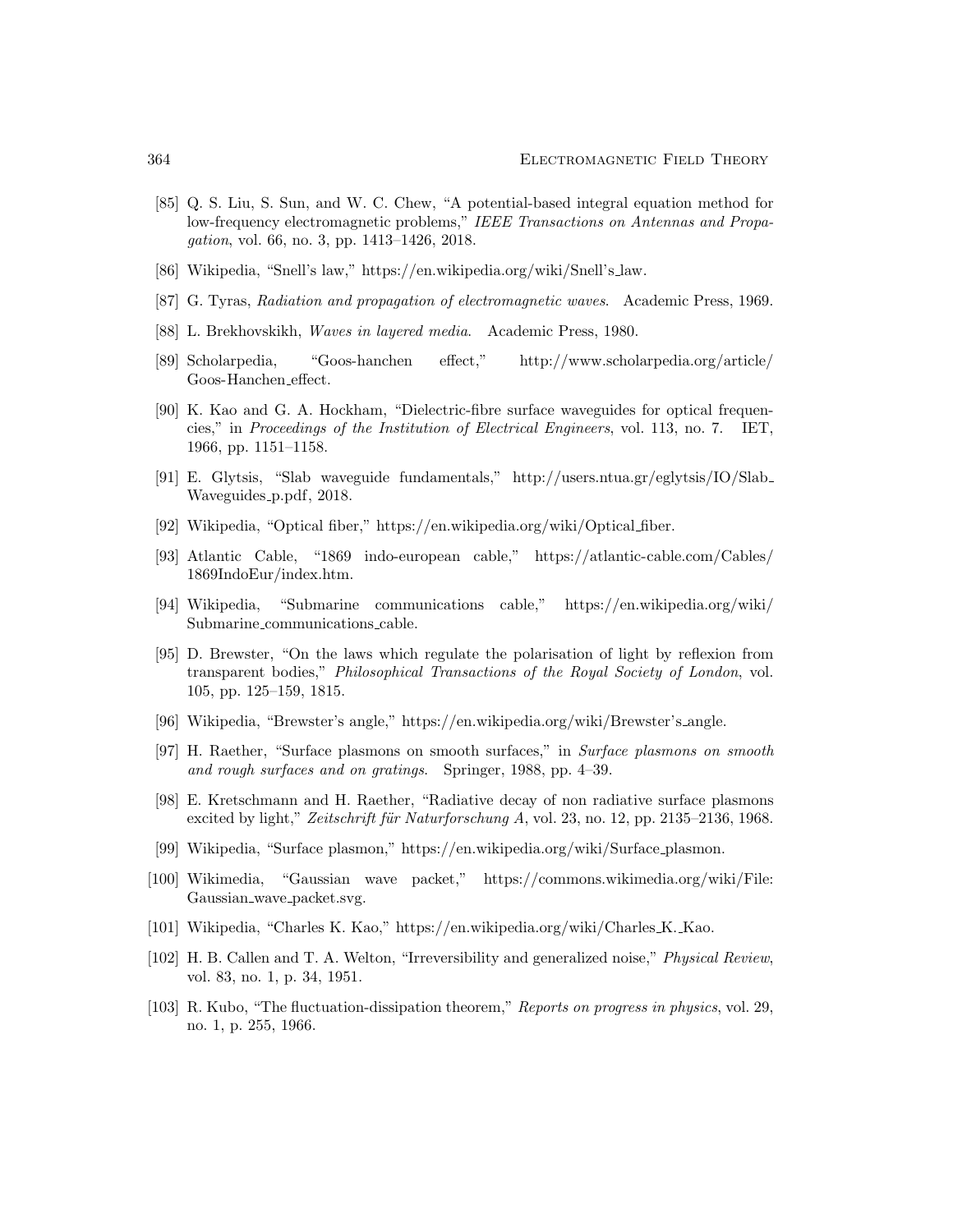- [104] C. Lee, S. Lee, and S. Chuang, "Plot of modal field distribution in rectangular and circular waveguides," IEEE transactions on microwave theory and techniques, vol. 33, no. 3, pp. 271–274, 1985.
- [105] W. C. Chew, Waves and Fields in Inhomogeneous Media. IEEE Press, 1996.
- [106] M. Abramowitz and I. A. Stegun, Handbook of mathematical functions: with formulas, graphs, and mathematical tables. Courier Corporation, 1965, vol. 55.
- [107] ——, "Handbook of mathematical functions: with formulas, graphs, and mathematical tables," http://people.math.sfu.ca/∼cbm/aands/index.htm.
- [108] W. C. Chew, W. Sha, and Q. I. Dai, "Green's dyadic, spectral function, local density of states, and fluctuation dissipation theorem," arXiv preprint arXiv:1505.01586, 2015.
- [109] Wikipedia, "Very Large Array," https://en.wikipedia.org/wiki/Very Large Array.
- [110] C. A. Balanis and E. Holzman, "Circular waveguides," Encyclopedia of RF and Microwave Engineering, 2005.
- [111] M. Al-Hakkak and Y. Lo, "Circular waveguides with anisotropic walls," Electronics Letters, vol. 6, no. 24, pp. 786–789, 1970.
- [112] Wikipedia, "Horn Antenna," https://en.wikipedia.org/wiki/Horn antenna.
- [113] P. Silvester and P. Benedek, "Microstrip discontinuity capacitances for right-angle bends, t junctions, and crossings," IEEE Transactions on Microwave Theory and Techniques, vol. 21, no. 5, pp. 341–346, 1973.
- [114] R. Garg and I. Bahl, "Microstrip discontinuities," International Journal of Electronics Theoretical and Experimental, vol. 45, no. 1, pp. 81–87, 1978.
- [115] P. Smith and E. Turner, "A bistable fabry-perot resonator," Applied Physics Letters, vol. 30, no. 6, pp. 280–281, 1977.
- [116] A. Yariv, *Optical electronics*. Saunders College Publ., 1991.
- [117] Wikipedia, "Klystron," https://en.wikipedia.org/wiki/Klystron.
- [118] ——, "Magnetron," https://en.wikipedia.org/wiki/Cavity magnetron.
- [119] ——, "Absorption Wavemeter," https://en.wikipedia.org/wiki/Absorption wavemeter.
- [120] W. C. Chew, M. S. Tong, and B. Hu, "Integral equation methods for electromagnetic and elastic waves," Synthesis Lectures on Computational Electromagnetics, vol. 3, no. 1, pp. 1–241, 2008.
- [121] A. D. Yaghjian, "Reflections on Maxwell's treatise," Progress In Electromagnetics Research, vol. 149, pp. 217–249, 2014.
- [122] L. Nagel and D. Pederson, "Simulation program with integrated circuit emphasis," in Midwest Symposium on Circuit Theory, 1973.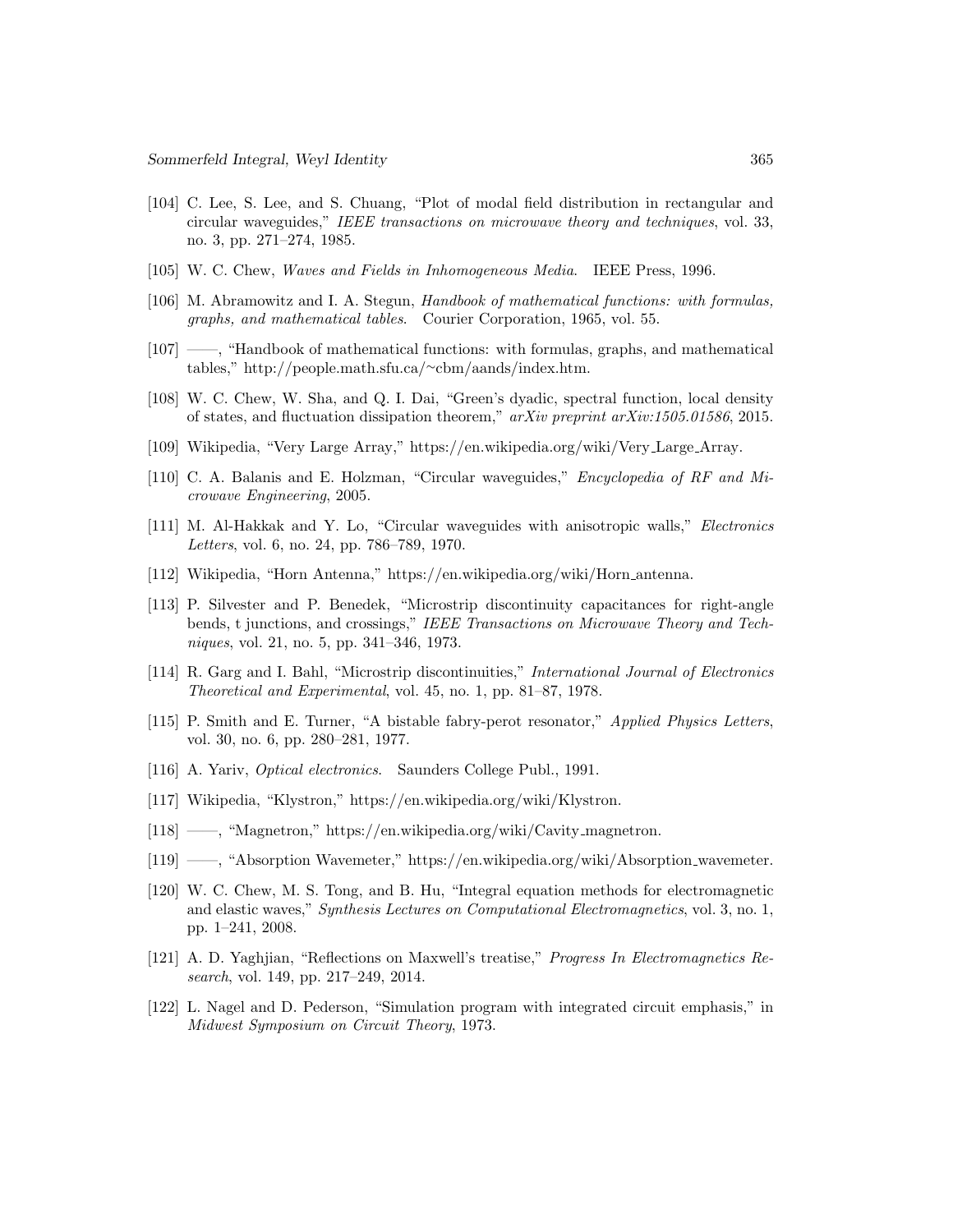- [123] S. A. Schelkunoff and H. T. Friis, Antennas: theory and practice. Wiley New York, 1952, vol. 639.
- [124] H. G. Schantz, "A brief history of uwb antennas," IEEE Aerospace and Electronic Systems Magazine, vol. 19, no. 4, pp. 22–26, 2004.
- [125] E. Kudeki, "Fields and Waves," http://remote2.ece.illinois.edu/∼erhan/FieldsWaves/ ECE350lectures.html.
- [126] Wikipedia, "Antenna Aperture," https://en.wikipedia.org/wiki/Antenna aperture.
- [127] C. A. Balanis, Antenna theory: analysis and design. John Wiley & Sons, 2016.
- [128] R. W. P. King, G. S. Smith, M. Owens, and T. Wu, "Antennas in matter: Fundamentals, theory, and applications," NASA STI/Recon Technical Report A, vol. 81, 1981.
- [129] H. Yagi and S. Uda, "Projector of the sharpest beam of electric waves," Proceedings of the Imperial Academy, vol. 2, no. 2, pp. 49–52, 1926.
- [130] Wikipedia, "Yagi-Uda Antenna," https://en.wikipedia.org/wiki/Yagi-Uda antenna.
- [131] Antenna-theory.com, "Slot Antenna," http://www.antenna-theory.com/antennas/ aperture/slot.php.
- [132] A. D. Olver and P. J. Clarricoats, Microwave horns and feeds. IET, 1994, vol. 39.
- [133] B. Thomas, "Design of corrugated conical horns," IEEE Transactions on Antennas and Propagation, vol. 26, no. 2, pp. 367–372, 1978.
- [134] P. J. B. Clarricoats and A. D. Olver, Corrugated horns for microwave antennas. IET, 1984, no. 18.
- [135] P. Gibson, "The vivaldi aerial," in 1979 9th European Microwave Conference. IEEE, 1979, pp. 101–105.
- [136] Wikipedia, "Vivaldi Antenna," https://en.wikipedia.org/wiki/Vivaldi antenna.
- [137] ——, "Cassegrain Antenna," https://en.wikipedia.org/wiki/Cassegrain antenna.
- [138] ——, "Cassegrain Reflector," https://en.wikipedia.org/wiki/Cassegrain reflector.
- [139] W. A. Imbriale, S. S. Gao, and L. Boccia, Space antenna handbook. John Wiley & Sons, 2012.
- [140] J. A. Encinar, "Design of two-layer printed reflectarrays using patches of variable size," IEEE Transactions on Antennas and Propagation, vol. 49, no. 10, pp. 1403–1410, 2001.
- [141] D.-C. Chang and M.-C. Huang, "Microstrip reflectarray antenna with offset feed," Electronics Letters, vol. 28, no. 16, pp. 1489–1491, 1992.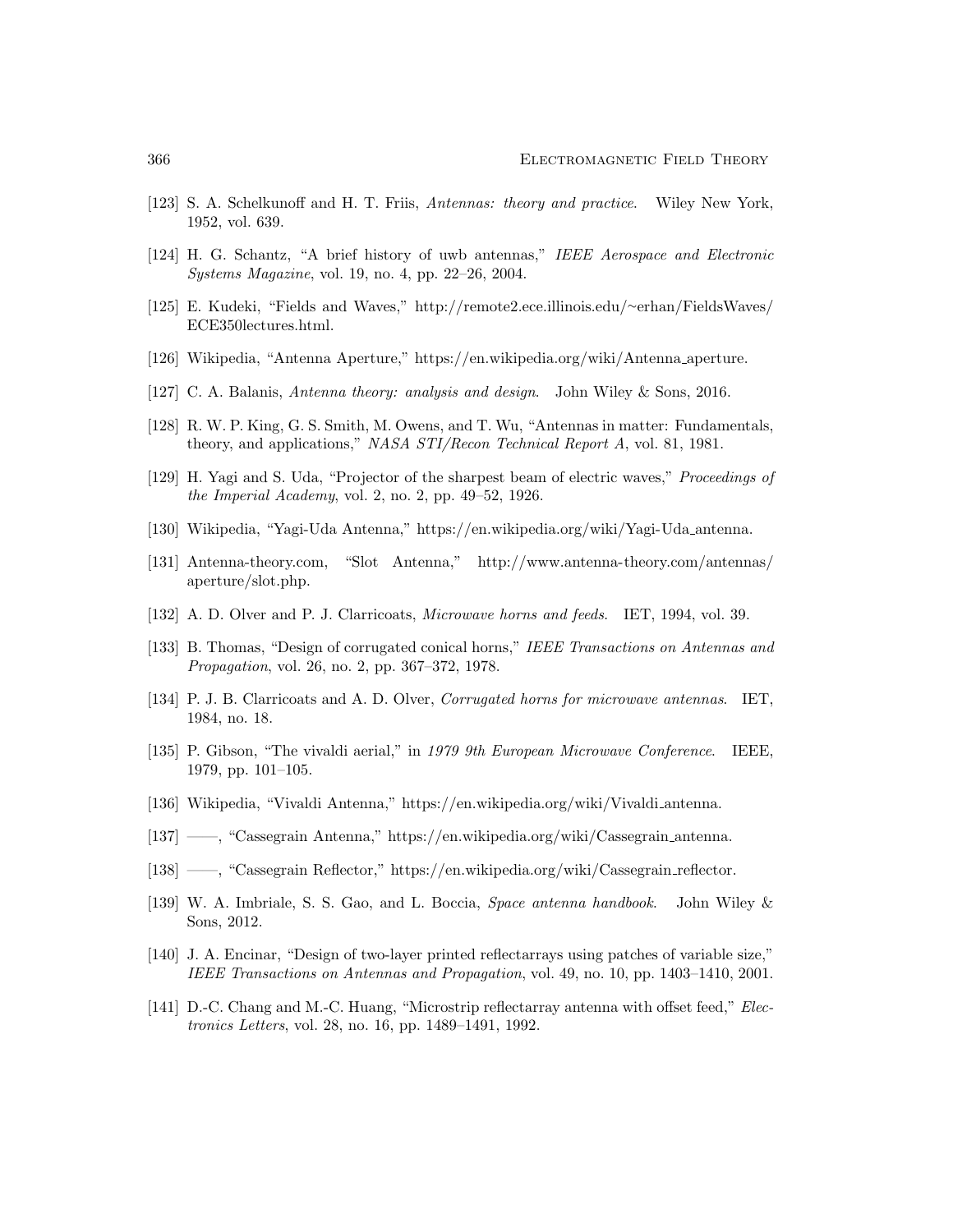- [142] G. Minatti, M. Faenzi, E. Martini, F. Caminita, P. De Vita, D. González-Ovejero, M. Sabbadini, and S. Maci, "Modulated metasurface antennas for space: Synthesis, analysis and realizations," IEEE Transactions on Antennas and Propagation, vol. 63, no. 4, pp. 1288–1300, 2014.
- [143] X. Gao, X. Han, W.-P. Cao, H. O. Li, H. F. Ma, and T. J. Cui, "Ultrawideband and high-efficiency linear polarization converter based on double v-shaped metasurface," IEEE Transactions on Antennas and Propagation, vol. 63, no. 8, pp. 3522–3530, 2015.
- [144] D. De Schweinitz and T. L. Frey Jr, "Artificial dielectric lens antenna," Nov. 13 2001, US Patent 6,317,092.
- [145] K.-L. Wong, "Planar antennas for wireless communications," Microwave Journal, vol. 46, no. 10, pp. 144–145, 2003.
- [146] H. Nakano, M. Yamazaki, and J. Yamauchi, "Electromagnetically coupled curl antenna," Electronics Letters, vol. 33, no. 12, pp. 1003–1004, 1997.
- [147] K. Lee, K. Luk, K.-F. Tong, S. Shum, T. Huynh, and R. Lee, "Experimental and simulation studies of the coaxially fed U-slot rectangular patch antenna," IEE Proceedings-Microwaves, Antennas and Propagation, vol. 144, no. 5, pp. 354–358, 1997.
- [148] K. Luk, C. Mak, Y. Chow, and K. Lee, "Broadband microstrip patch antenna," Electronics letters, vol. 34, no. 15, pp. 1442–1443, 1998.
- [149] M. Bolic, D. Simplot-Ryl, and I. Stojmenovic, RFID systems: research trends and challenges. John Wiley & Sons, 2010.
- [150] D. M. Dobkin, S. M. Weigand, and N. Iyer, "Segmented magnetic antennas for near-field UHF RFID," Microwave Journal, vol. 50, no. 6, p. 96, 2007.
- [151] Z. N. Chen, X. Qing, and H. L. Chung, "A universal UHF RFID reader antenna," IEEE transactions on microwave theory and techniques, vol. 57, no. 5, pp. 1275–1282, 2009.
- [152] C.-T. Chen, Linear system theory and design. Oxford University Press, Inc., 1998.
- [153] S. H. Schot, "Eighty years of Sommerfeld's radiation condition," Historia mathematica, vol. 19, no. 4, pp. 385–401, 1992.
- [154] A. Ishimaru, Electromagnetic wave propagation, radiation, and scattering from fundamentals to applications. Wiley Online Library, 2017, also 1991.
- [155] A. E. H. Love, "I. the integration of the equations of propagation of electric waves," Philosophical Transactions of the Royal Society of London. Series A, Containing Papers of a Mathematical or Physical Character, vol. 197, no. 287-299, pp. 1–45, 1901.
- [156] Wikipedia, "Christiaan Huygens," https://en.wikipedia.org/wiki/Christiaan Huygens.
- [157] ——, "George Green (mathematician)," https://en.wikipedia.org/wiki/George Green (mathematician).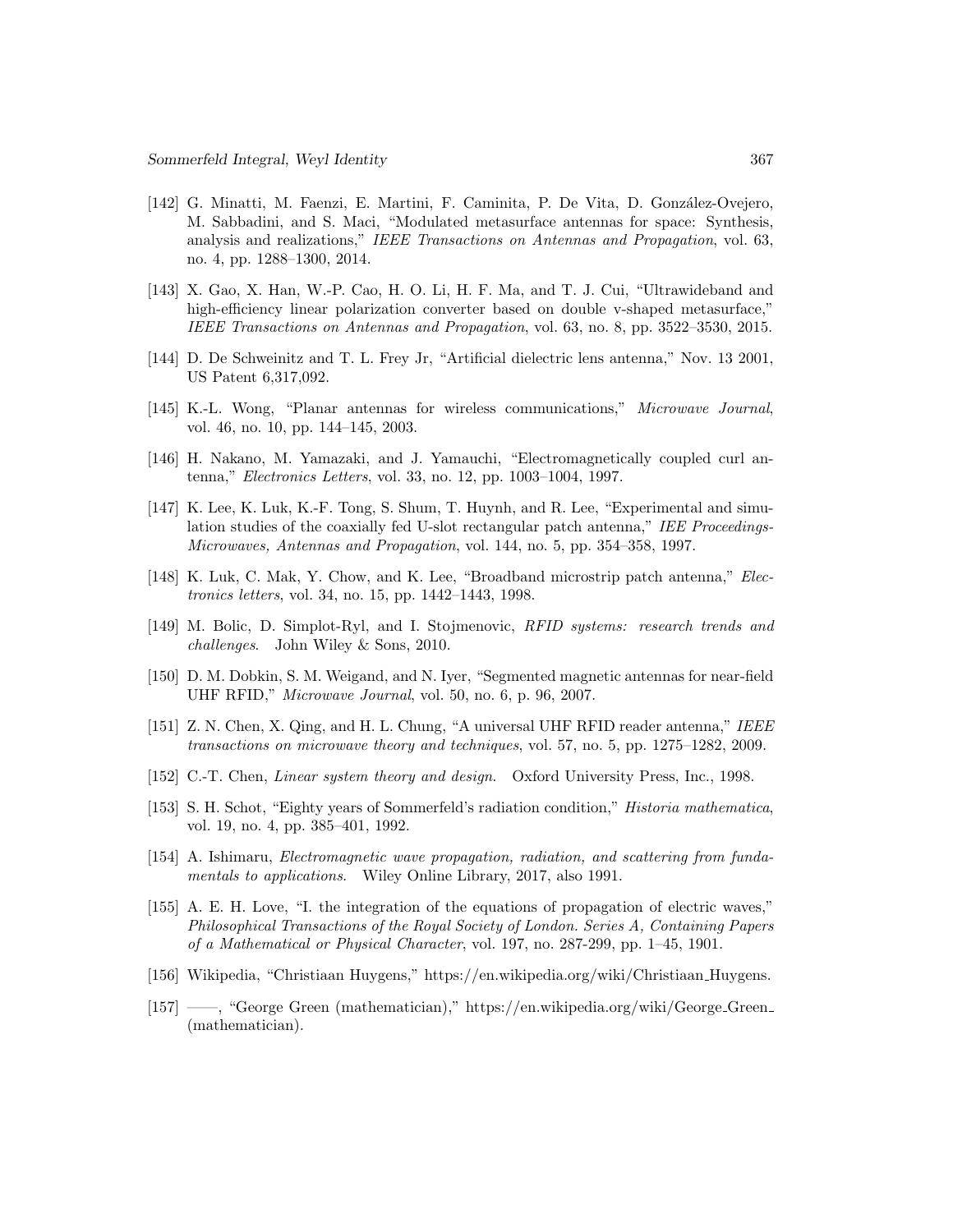- [158] C.-T. Tai, Dyadic Greens Functions in Electromagnetic Theory. PA: International Textbook, Scranton, 1971.
- [159] ——, Dyadic Green functions in electromagnetic theory. Institute of Electrical & Electronics Engineers (IEEE), 1994.
- [160] W. Franz, "Zur formulierung des huygensschen prinzips," Zeitschrift für Naturforschung A, vol. 3, no. 8-11, pp. 500–506, 1948.
- [161] J. A. Stratton, Electromagnetic Theory. McGraw-Hill Book Company, Inc., 1941.
- [162] J. D. Jackson, *Classical Electrodynamics*. John Wiley & Sons, 1962.
- [163] W. Meissner and R. Ochsenfeld, "Ein neuer effekt bei eintritt der supraleitfähigkeit," Naturwissenschaften, vol. 21, no. 44, pp. 787–788, 1933.
- [164] Wikipedia, "Superconductivity," https://en.wikipedia.org/wiki/Superconductivity.
- [165] D. Sievenpiper, L. Zhang, R. F. Broas, N. G. Alexopolous, and E. Yablonovitch, "Highimpedance electromagnetic surfaces with a forbidden frequency band," IEEE Transactions on Microwave Theory and techniques, vol. 47, no. 11, pp. 2059–2074, 1999.
- [166] Wikipedia, "Snell's law," https://en.wikipedia.org/wiki/Snell's law.
- [167] H. Lamb, "On sommerfeld's diffraction problem; and on reflection by a parabolic mirror," Proceedings of the London Mathematical Society, vol. 2, no. 1, pp. 190–203, 1907.
- [168] W. J. Smith, Modern optical engineering. McGraw-Hill New York, 1966, vol. 3.
- [169] D. C. O'Shea, T. J. Suleski, A. D. Kathman, and D. W. Prather, Diffractive optics: design, fabrication, and test. Spie Press Bellingham, WA, 2004, vol. 62.
- [170] J. B. Keller and H. B. Keller, "Determination of reflected and transmitted fields by geometrical optics," JOSA, vol. 40, no. 1, pp. 48–52, 1950.
- [171] G. A. Deschamps, "Ray techniques in electromagnetics," Proceedings of the IEEE, vol. 60, no. 9, pp. 1022–1035, 1972.
- [172] R. G. Kouyoumjian and P. H. Pathak, "A uniform geometrical theory of diffraction for an edge in a perfectly conducting surface," Proceedings of the IEEE, vol. 62, no. 11, pp. 1448–1461, 1974.
- [173] R. Kouyoumjian, "The geometrical theory of diffraction and its application," in Numerical and Asymptotic Techniques in Electromagnetics. Springer, 1975, pp. 165–215.
- [174] S.-W. Lee and G. Deschamps, "A uniform asymptotic theory of electromagnetic diffraction by a curved wedge," IEEE Transactions on Antennas and Propagation, vol. 24, no. 1, pp. 25–34, 1976.
- [175] Wikipedia, "Fermat's principle," https://en.wikipedia.org/wiki/Fermat's principle.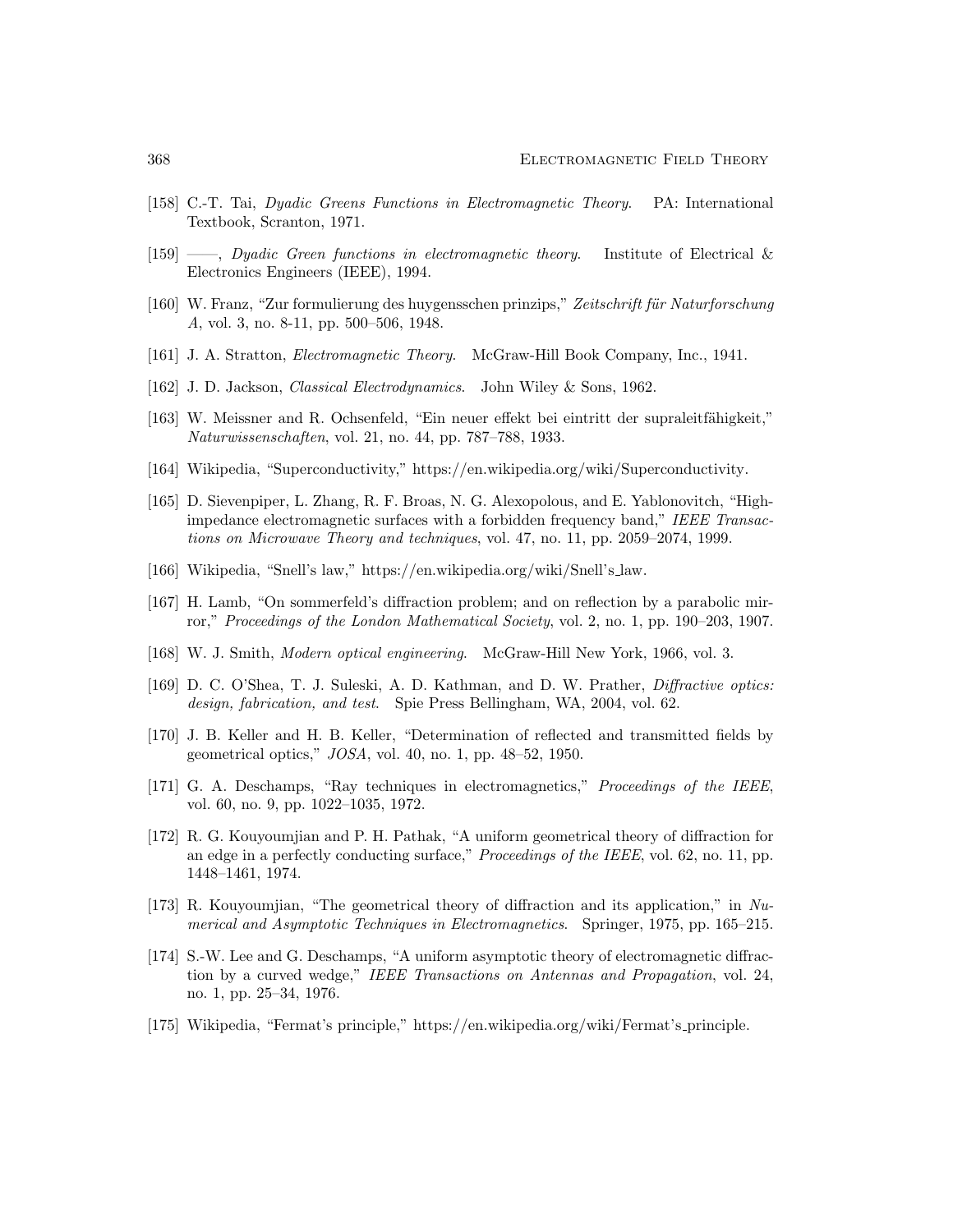- [176] N. Yu, P. Genevet, M. A. Kats, F. Aieta, J.-P. Tetienne, F. Capasso, and Z. Gaburro, "Light propagation with phase discontinuities: generalized laws of reflection and refraction," Science, vol. 334, no. 6054, pp. 333–337, 2011.
- [177] A. Sommerfeld, Partial differential equations in physics. Academic Press, 1949, vol. 1.
- [178] R. Haberman, Elementary applied partial differential equations. Prentice Hall Englewood Cliffs, NJ, 1983, vol. 987.
- [179] G. A. Deschamps, "Gaussian beam as a bundle of complex rays," Electronics letters, vol. 7, no. 23, pp. 684–685, 1971.
- [180] J. Enderlein and F. Pampaloni, "Unified operator approach for deriving hermite– gaussian and laguerre–gaussian laser modes," JOSA A, vol. 21, no. 8, pp. 1553–1558, 2004.
- [181] D. L. Andrews, Structured light and its applications: An introduction to phase-structured beams and nanoscale optical forces. Academic Press, 2011.
- [182] J. W. Strutt, "Xv. on the light from the sky, its polarization and colour," The London, Edinburgh, and Dublin Philosophical Magazine and Journal of Science, vol. 41, no. 271, pp. 107–120, 1871.
- [183] L. Rayleigh, "X. on the electromagnetic theory of light," The London, Edinburgh, and Dublin Philosophical Magazine and Journal of Science, vol. 12, no. 73, pp. 81–101, 1881.
- [184] R. C. Wittmann, "Spherical wave operators and the translation formulas," IEEE Transactions on Antennas and Propagation, vol. 36, no. 8, pp. 1078–1087, 1988.
- [185] S. Sun, Y. G. Liu, W. C. Chew, and Z. Ma, "Calderón multiplicative preconditioned efie with perturbation method," IEEE Transactions on Antennas and Propagation, vol. 61, no. 1, pp. 247–255, 2012.
- [186] G. Mie, "Beiträge zur optik trüber medien, speziell kolloidaler metallösungen," Annalen der physik, vol. 330, no. 3, pp. 377–445, 1908.
- [187] Wikipedia, "Mie scattering," https://en.wikipedia.org/wiki/Mie scattering.
- [188] R. E. Collin, Foundations for microwave engineering. John Wiley & Sons, 2007, also 1966.
- [189] L. B. Felsen and N. Marcuvitz, Radiation and scattering of waves. John Wiley & Sons, 1994, also 1973, vol. 31.
- [190] P. P. Ewald, "Die berechnung optischer und elektrostatischer gitterpotentiale," Annalen der physik, vol. 369, no. 3, pp. 253–287, 1921.
- [191] E. Whitaker and G. Watson, A Course of Modern Analysis. Cambridge Mathematical Library, 1927.